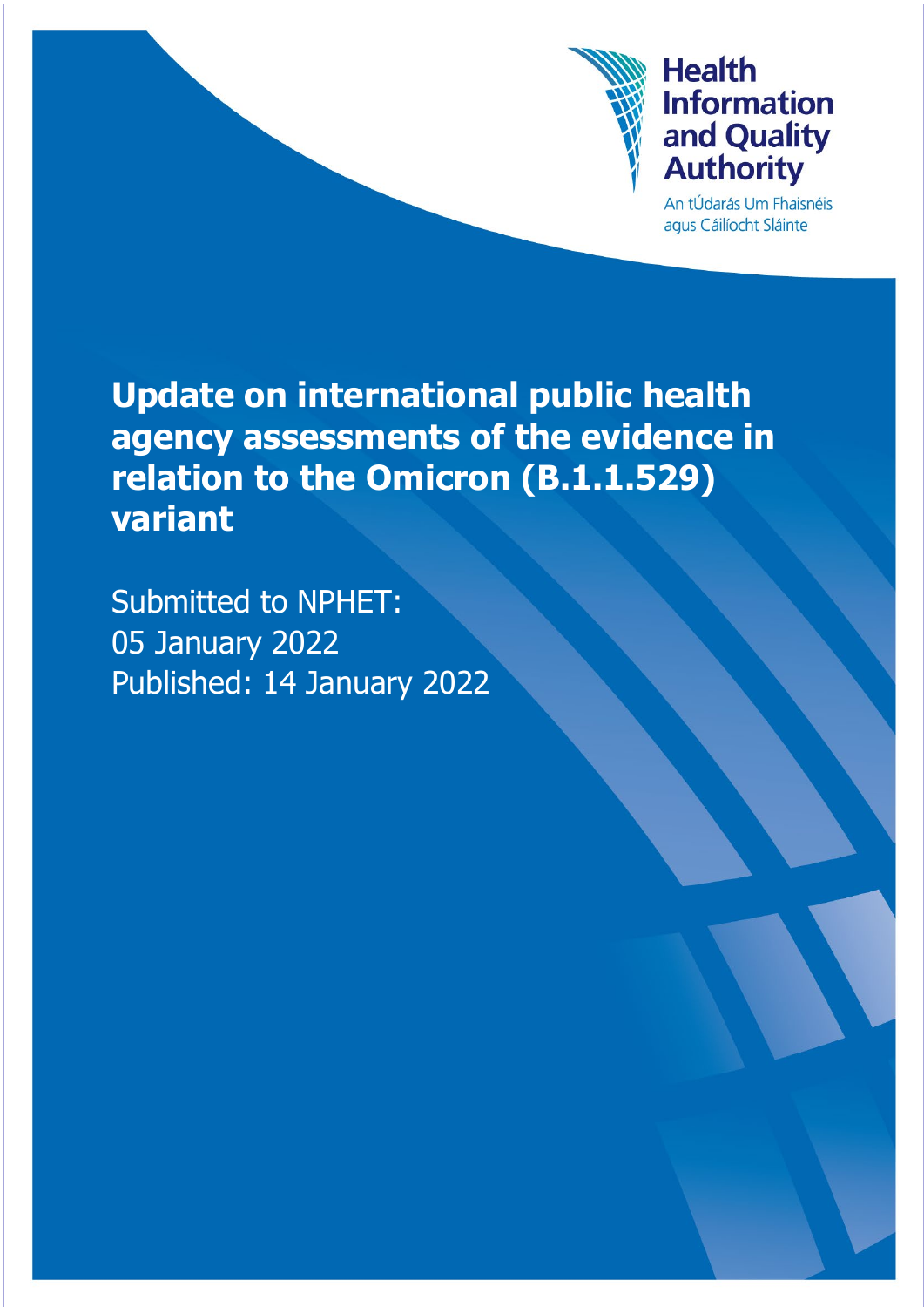## <span id="page-1-0"></span>**About the Health Information and Quality Authority**

The Health Information and Quality Authority (HIQA) is an independent statutory authority established to promote safety and quality in the provision of health and social care services for the benefit of the health and welfare of the public.

HIQA's mandate to date extends across a wide range of public, private and voluntary sector services. Reporting to the Minister for Health and engaging with the Minister for Children, Equality, Disability, Integration and Youth, HIQA has responsibility for the following:

- **Setting standards for health and social care services** Developing person-centred standards and guidance, based on evidence and international best practice, for health and social care services in Ireland.
- **Regulating social care services** The Chief Inspector within HIQA is responsible for registering and inspecting residential services for older people and people with a disability, and children's special care units.
- **Requisting health services —** Regulating medical exposure to ionising radiation.
- **Monitoring services** Monitoring the safety and quality of health services and children's social services, and investigating as necessary serious concerns about the health and welfare of people who use these services.
- **Health technology assessment** Evaluating the clinical and costeffectiveness of health programmes, policies, medicines, medical equipment, diagnostic and surgical techniques, health promotion and protection activities, and providing advice to enable the best use of resources and the best outcomes for people who use our health service.
- **Health information** Advising on the efficient and secure collection and sharing of health information, setting standards, evaluating information resources and publishing information on the delivery and performance of Ireland's health and social care services.
- **National Care Experience Programme** Carrying out national serviceuser experience surveys across a range of health services, in conjunction with the Department of Health and the HSE.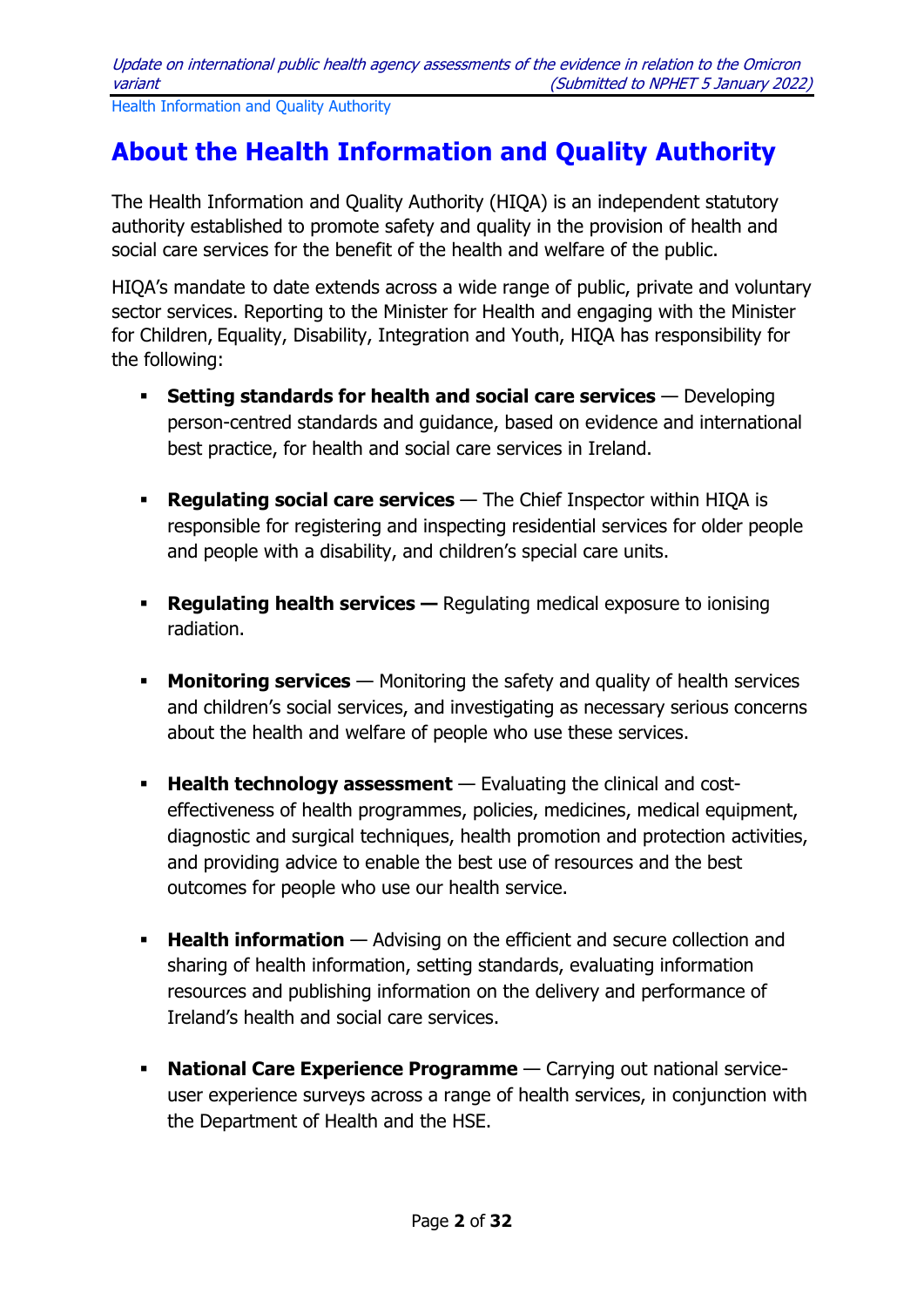Update on international public health agency assessments of the evidence in relation to the Omicron variant (Submitted to NPHET 5 January 2022)

Health Information and Quality Authority

# <span id="page-2-0"></span>**Table of contents**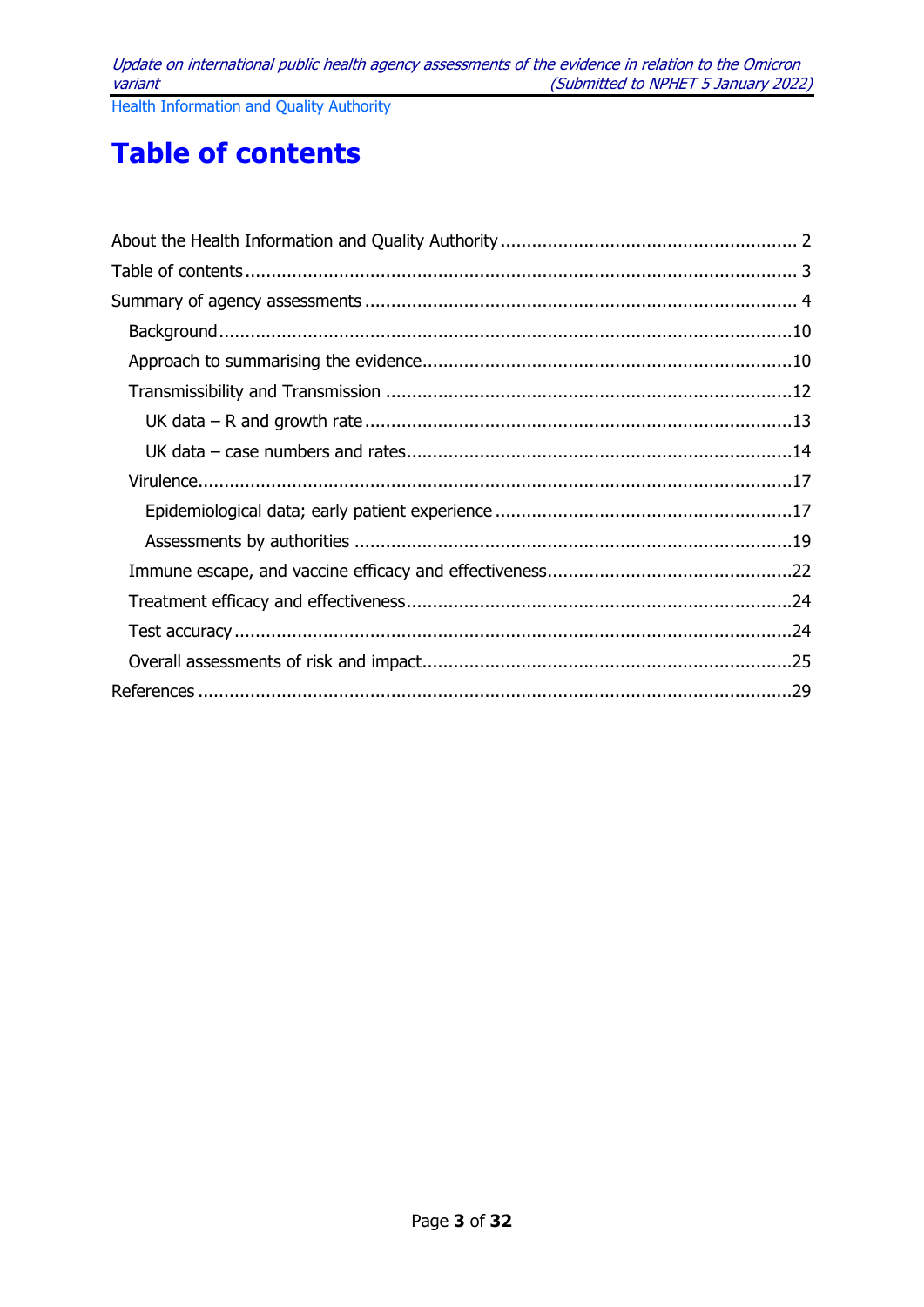# <span id="page-3-0"></span>**Summary of agency assessments**

## **Key points**

- On 15 December 2021, HIQA submitted to NPHET a rolling summary of the scientific evidence on Omicron, which was commenced on 6 December 2021. This report, which is available [here,](https://www.hiqa.ie/reports-and-publications/health-technology-assessment/summaries-evidence-and-international-public) included scientific information published as of 14 December 2021, as well as a rapid risk assessment update published by ECDC on 15 December 2021. An update to the information presented in the 15 December report was requested ahead of the NPHET meeting due to take place on 6 January 2022.
- For the present report, information was collated on 4 January 2022 for submission to NPHET on 5 January 2022. Due to time constraints, the approach taken was limited to identifying and summarising assessments of the scientific evidence as published by public health agencies and authorities between 15 December 2021 and 4 January 2022. The following summarises the key points of this report, by topic.

### **Transmissibility and Transmission:**

- UK government agencies have estimated the R value for Omicron as being between 1.0 and 1.2 in England, as of data available to 23 December 2021, with a growth rate of 0.4 per day, consistent with a doubling time of 2 days. The **UKHSA** will publish the next update on R and growth rate estimates on 7 January 2022. A more recent (28 December 2021) calculation of R in Northern Ireland has been higher than that reported for England on 23 December 2021 (1.4 to 1.8 for new positive tests).
- On 23 December 2021, the World Health Organization (**WHO**) updated their technical brief on the Omicron variant. The WHO stated that there is consistent evidence that Omicron has a substantial growth advantage over Delta, with an estimated doubling time of 2-3 days. At that time, it remained uncertain to what extent the observed rapid growth rate could be attributed to immune evasion or to inherent increased transmissibility. The WHO concluded that, based on several preprint studies, the observed growth advantage was likely due to a combination of both factors.
- On 22 December 2021, the Norwegian Institute of Public Health (**NIPH**) published an updated risk assessment on the impact of the Omicron variant in Norway. The report noted that the number of detected cases of SARS-CoV-2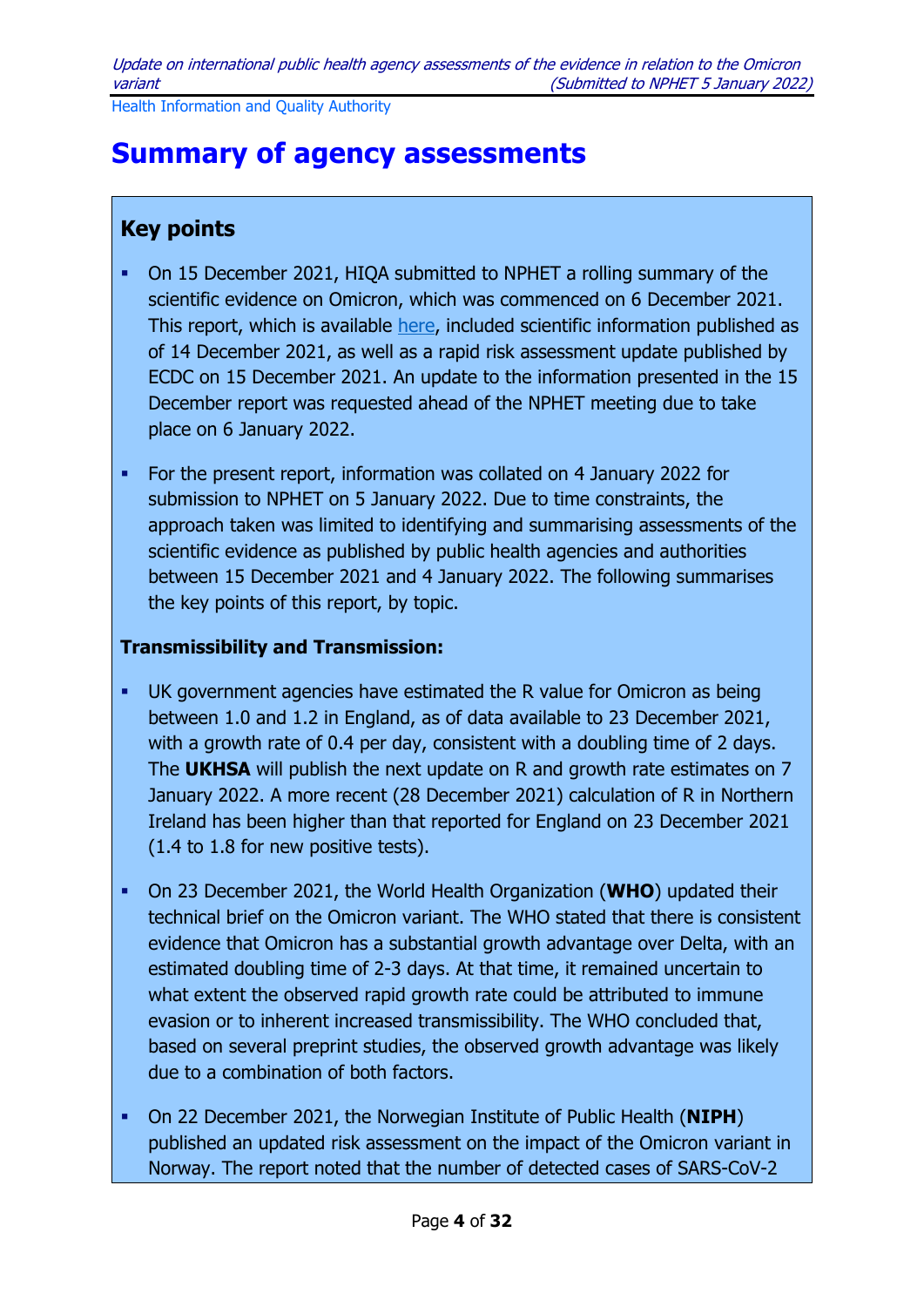infection and the number of hospital admissions in Norway were at a high level, but there were signs of flattening.

• Non peer-reviewed research on household transmission of Omicron by authors from the **Statens Serum Institut** in Denmark indicated a higher secondary attack rate (31% versus 21% for Omicron versus Delta). Also, compared to Delta, there was significantly higher transmission observed among fully vaccinated and booster-vaccinated individuals. The authors concluded that the rapid spread of Omicron is primarily related to immune evasiveness rather than an inherent increase in transmissibility of the virus.

### **Virulence:**

- **Early data on Omicron hospitalisations in Denmark are published on a daily** basis. Based on data to 28 December 2021, 0.9% of Omicron cases (526 of 55,691) had been hospitalised, of which 72 were classified as hospital-acquired infections. The number of cases currently hospitalised as of 2 January 2022 was 112, with fewer than five patients with Omicron in ICU. As of 2 January 2022, there were **18 Omicron-related deaths in Denmark, out of 57,125 cases of Omicron**.
- As of 30 December 2021, there were **981 Omicron case hospitalisations in England** (confirmed and SGTF), representing an additional 166 hospitalisations from the report the previous day. There were **75 deaths in England relating to Omicron** (based on deaths occurring with 28 days of testing), representing an additional 21 from the report the previous day. More detailed hospitalisation data from 29 December 2021 showed that the median **age** of hospitalised cases was **45.5 years,** with 60.9% aged 40 years or more and **30.8% aged 70 years or more**. The **median time from Omicron specimen date to death was 5 days** (range 0 to 14) and the age of those who died ranged from **41 to 99** years.
- In their technical brief published on 23 December 2021, the **WHO** stated that data on the clinical severity of patients infected with Omicron was growing but still limited, with early data from UK, Denmark and South Africa indicating a reduced risk of hospitalisation for Omicron compared with Delta. However, there was noted uncertainty as to what extent the observed reduction in risk of hospitalisation could be attributed to immunity from previous infections or vaccination, and to what extent Omicron may be inherently less virulent.
	- o On 4 January 2022, comments from a WHO official on the severity of Omicron were widely reported; these comments were to the effect that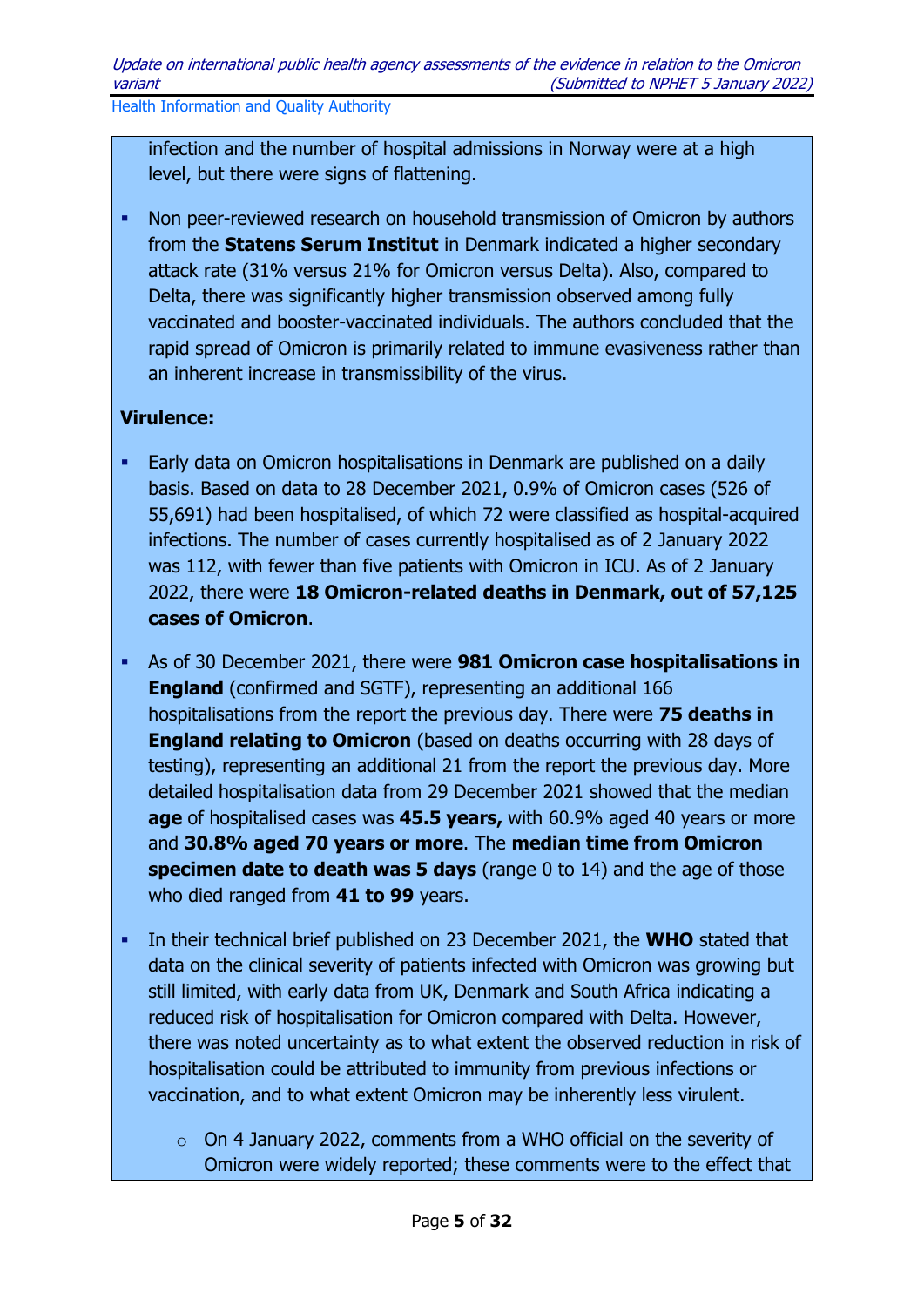more evidence is emerging to suggest that Omicron is affecting the upper respiratory tract to a greater extent than the lung, in comparison with Delta or previous variants. The WHO official noted that more studies would be required to confirm this finding.

- In their consensus statement on 22 December 2021, the **UK SPI-M-O** groups noted that the interrelationship between age, vaccine status, infection history and variants (as well as the small numbers of hospitalised cases in the older population at that time), against the background of a rapidly changing and heavily lagged system, made it extremely difficult to produce precise, robust estimates of the severity of Omicron, based on epidemiological data, at this time.
	- o Estimates for the reduction in risk of hospital admission with Omicron ranged from 15% to 80% lower than that with Delta. However, SPI-M-O expressed low confidence in any specific figure; also, a 20% reduction in risk of hospital admission was noted to result in four times as many hospitalisations as an 80% reduction, and would therefore require a very different policy response than that associated with an 80% reduction, in order to achieve the same outcome.
- The **UKHSA** risk assessment of Omicron, published on 22 December 2021, classified the risk associated with infection severity as 'green', that is, there is evidence of a less severe clinical picture or lower infection fatality in comparison with Delta. This assessment is associated with low confidence, however, as it is based on preliminary data; three UK studies suggested an observed reduction in the relative risk of hospitalisation, versus Delta, and were consistent with data from South Africa, though no data were available on severity in hospital or on death.

#### **Immune escape and vaccine effectiveness:**

 In their risk assessment published on 22 December 2021, the **NIPH** concluded that vaccination is likely to provide good protection against severe disease due to the Omicron variant, however protection against infection is likely reduced compared with previous variants. Should the reason for the increased growth advantage of Omicron over Delta be due to immune evasion, the NIPH stated that even in a country with high vaccination uptake, it is likely that there would be a large population susceptible to infection with Omicron and subsequent onward transmission.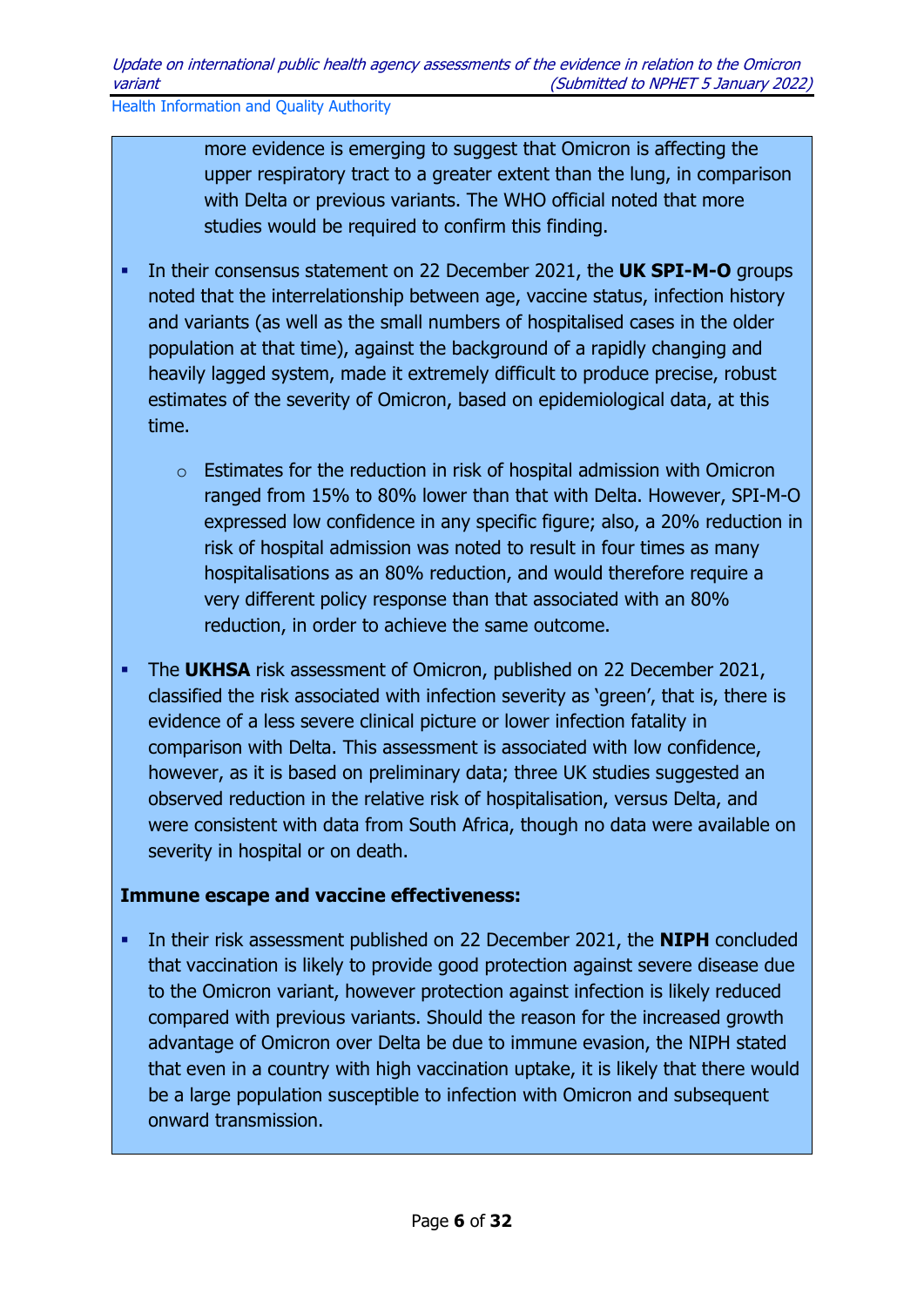- In their technical brief published on 23 December 2021, the **WHO** noted that preliminary data from several lab-based studies suggested that there is a reduction in neutralising activity against Omicron in the sera of individuals who had received a primary vaccination schedule or in those who had prior infection. It was also noted that there were reports of an increased risk of reinfection and reductions in vaccine effectiveness in several countries, which could potentially be attributed to immune evasion by the Omicron variant.
- On 31 December 2021, the **UKHSA** published a technical briefing with an update on hospitalisation and vaccine effectiveness associated with Omicron. Two studies were described, one of which found an overall reduced risk of hospitalisation with Omicron versus Delta, and both of which found a substantial reduction in risk of hospitalisation for Omicron cases after three doses of vaccine compared to those who are unvaccinated. Despite the estimated reduction in hospitalisation risk and preserved vaccine effectiveness against hospitalisation, the UKHSA noted that a very high number of Omicron cases would still likely result in large numbers of admissions to hospital.

### **Treatment efficacy:**

 As detailed in terms of primary research evidence in HIQA's 15 December 2021 report on this topic, the 23 December 2021 **WHO** update noted that some of the monoclonal antibodies developed against SARS-CoV-2 (for example, casirivimab and imdevimab) display reduced neutralisation against Omicron. The antibody treatment sotrovimab has been found to retain activity against Omicron but with a 3-fold lower potency of neutralisation.

### **Test accuracy:**

 On 23 December 2021, the **WHO** updated their technical brief on the Omicron variant. Similar statements were made to those in the previous version of the brief with respect to the reliability of routinely used PCR and rapid antigen detection tests in relation to Omicron. However, it was noted that one preprint study suggested that the analytical sensitivity of seven rapid antigen detection tests trended slightly lower for detection of Omicron compared to the ancestral virus or other variants of concern. It was noted that further studies would be required to better understand the impact of Omicron on the performance of rapid antigen detection tests.

### **Overall assessments of risk and impact:**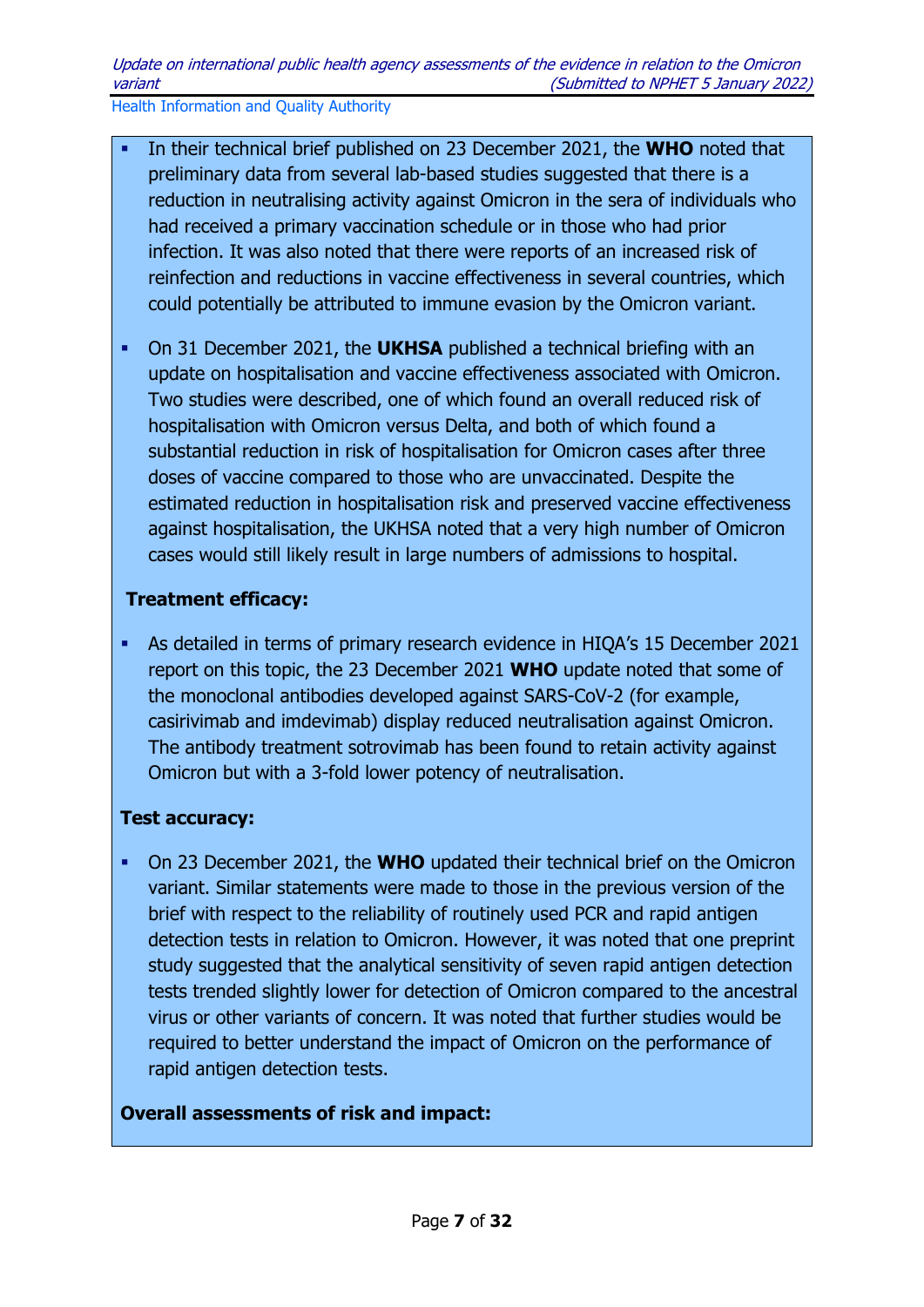- No updated risk assessment has been published by ECDC since the rapid risk assessment on further emergence of Omicron published on 15 December 2021.
- In their risk assessment published on 22 December 2021, the **NIPH** concluded that the Omicron variant is likely to cause a new wave of the epidemic in Norway from January. The size of this wave is uncertain; with upper estimates of 100,000 cases and 1,000 hospital admissions per day. The NIPH stated that the size of the wave will depend on the characteristics of the variant, the prevalence and effect of vaccination, the effect of infection control measures and the effect of the population's self-selected behavioural changes.
- In their technical brief published on 23 December 2021, the **WHO** maintained that the overall risk related to Omicron was very high due to:
	- $\circ$  the global risk of COVID-19 more broadly, which remained very high
	- $\circ$  the faster spread of Omicron in communities compared with Delta, which may lead to further surges in cases with severe consequences (for example, increased hospitalisations and healthcare system burden).
- In a 28 December 2021 modelling report, the **Northern Ireland** Department of Health expected a peak of case numbers in early or mid-January, with hospital admissions and occupancy peaking in late January or early February.
	- $\circ$  It was considered that if the severity of Omicron were substantially reduced compared with Delta (close to an 80% reduction in severity) it was possible that current measures or modest further restrictions would be sufficient to maintain peak overall hospital numbers at a lower level than those which occurred in January 2021. However, if Omicron was associated with disease severity close to that of Delta, significant intervention would be required as soon as possible to provide a reasonable chance of keeping hospital inpatient numbers at less than 1,000.
- The most recent **UKHSA** Omicron risk assessment was published on 22 December 2021; the next update is due to be published on **7 January 2022**. The 22 December 2021 assessment classified the risk associated with infection severity as 'green' (less severe clinical picture, or lower infection fatality), though this assessment was made with low confidence. The risk assessments for 'growth advantage' and 'immune evasion' remained classified as 'red' and both with high confidence, while 'transmissibility' remained classified as 'amber' with low confidence.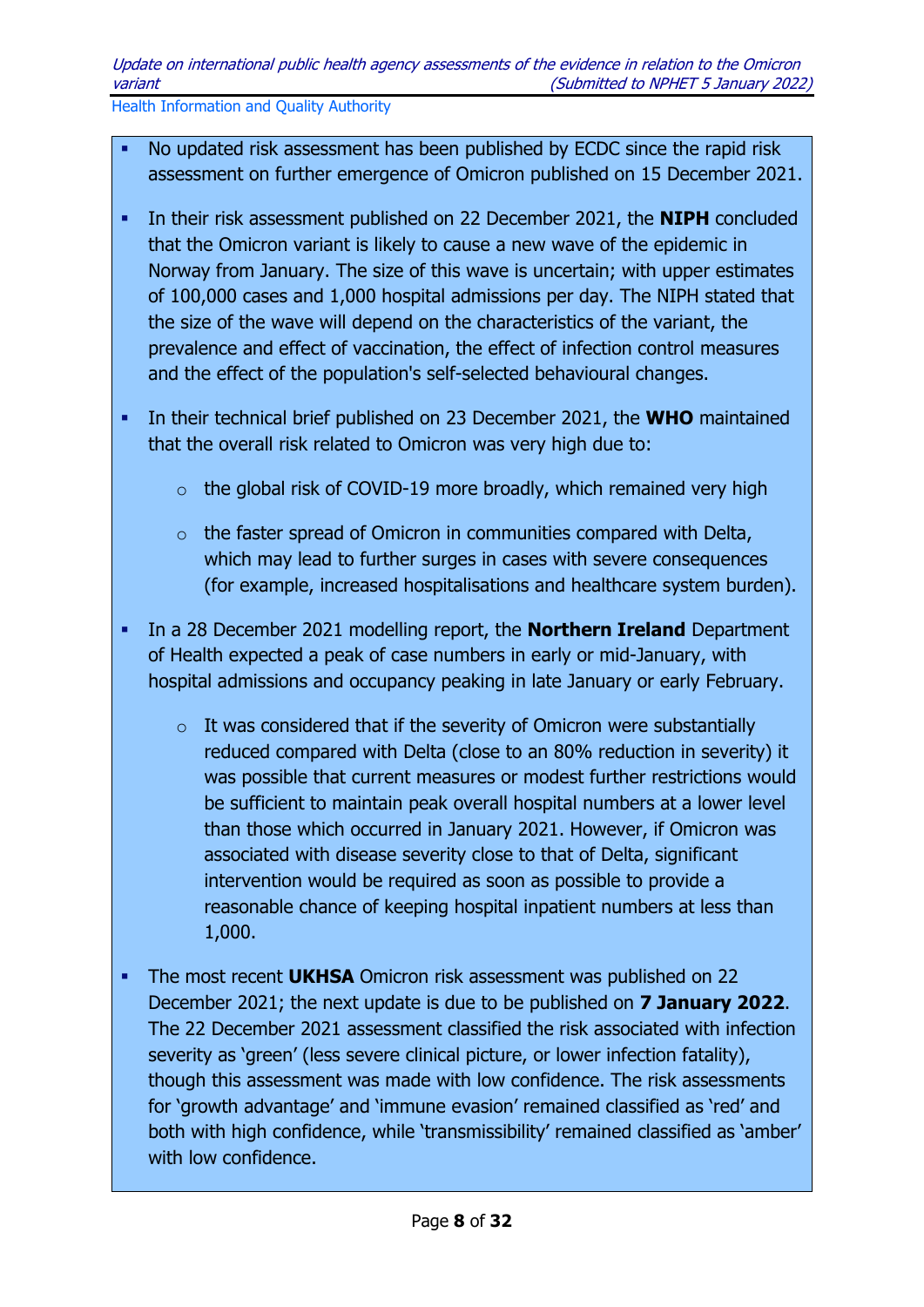- The UK **SAGE** group met on 23 December 2021 and were presented with a several research papers related to scenario modelling. The situation update noted the following points, amongst others:
	- o As of 23 December, there remained several sources of uncertainty about the scale of the anticipated wave of hospitalisations, aside from uncertainty about severity. These included the impact of behaviour change (for example mixing patterns and use of testing), especially over the festive period, the waning of immunity, and the generation time of Omicron. There was considerable uncertainty as to how mixing patterns might change during and after the festive period.
	- $\circ$  It was stated that interventions to reduce transmission would make a significant difference to the size of the overall peak in hospitalisations if they were started well before the wave of infections in older people was underway. Interventions after this point would be too late to make a significant difference to the number of infections, hospitalisations, or deaths. Also, measures would be most effective in local areas where the number of infections in older age groups has not yet begun to increase significantly.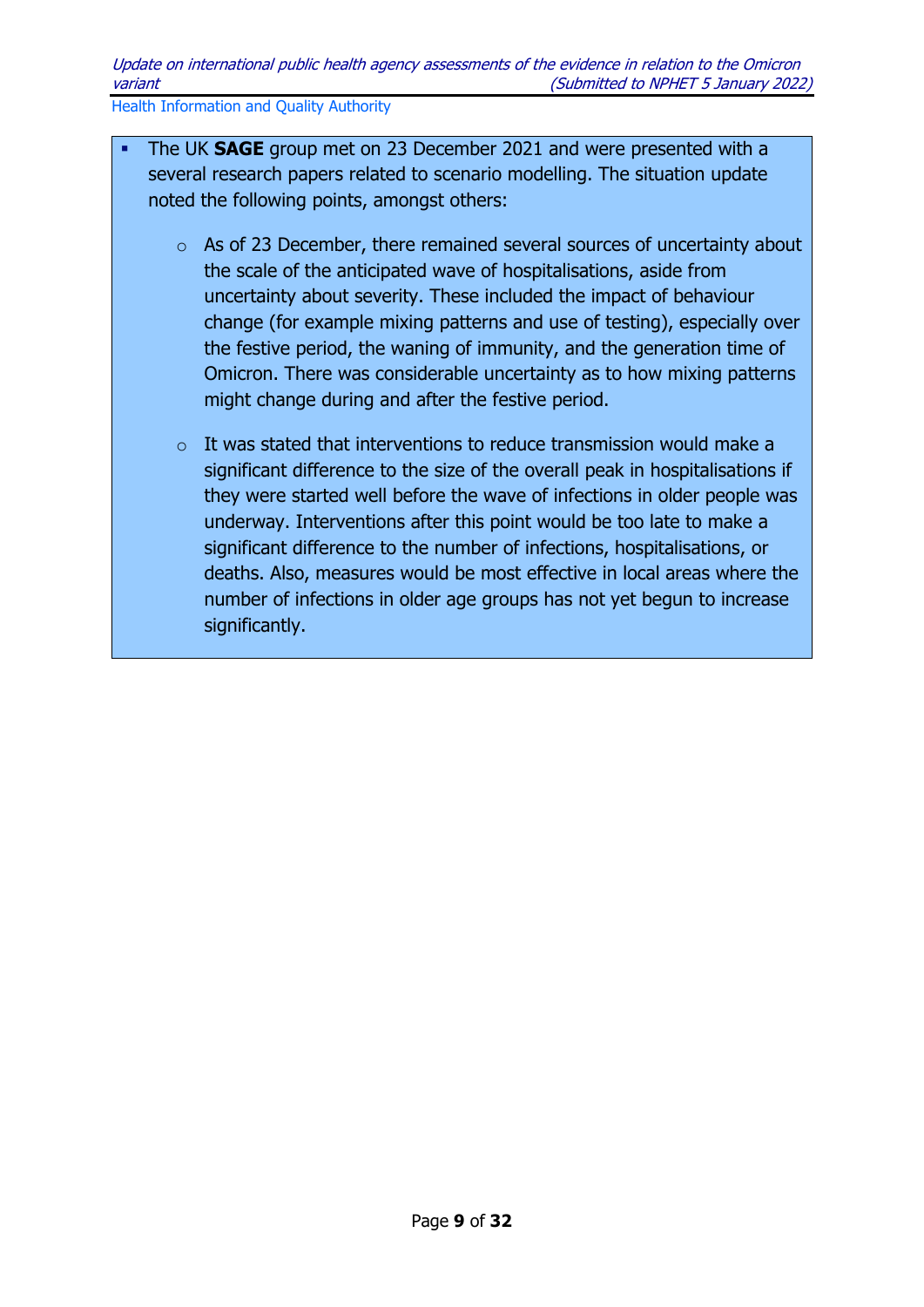## <span id="page-9-0"></span>**Background**

On request of the Department of Health, HIQA commenced, on 6 December 2021, a rolling summary of scientific evidence in relation to the SARS-CoV-2 'Omicron' variant. Emerging evidence published internationally in relation to Omicron was identified by searching a variety of sources at regular intervals throughout each day from 6 December until 14 December 2021. Reports were submitted to the Department of Health on 9 December, 14 December and 15 December 2021. The report submitted to NPHET on 15 December 2021, which is available [here,](https://www.hiqa.ie/reports-and-publications/health-technology-assessment/summaries-evidence-and-international-public) included scientific information published as of 11.59pm, 14 December 2021, as well as a rapid risk assessment update published by ECDC on 15 December 2021. An update to the information presented in the 15 December report was requested ahead of the NPHET meeting due to take place on 6 January 2022.

## <span id="page-9-1"></span>**Approach to summarising the evidence**

For the present report, information was collated on 4 January 2022 for submission to NPHET on 5 January 2022. Due to time constraints, the approach taken was limited to identifying and summarising assessments of the scientific evidence as published by public health agencies and authorities since 15 December 2021.

Information was collected from the following agencies and or authorities:

- **European Centre for Disease Prevention and Control (ECDC)**
- **Norwegian Institute of Public Health (NIPH)**
- **Statens Serum Institut (Denmark)**
- **E.** South African National Institute for Communicable Diseases
- UK agency websites, including UK Health Security Agency (UKHSA)
- **US Centers for Disease Control and Prevention (CDC)**
- **World Health Organization (WHO)**

Information was included in the present report if it was not included in the previous report submitted to NPHET on 15 December 2021 (see above) and was published since that date. Information is presented according to the following major headings:

- **Transmissibility and transmission**
- **Virulence**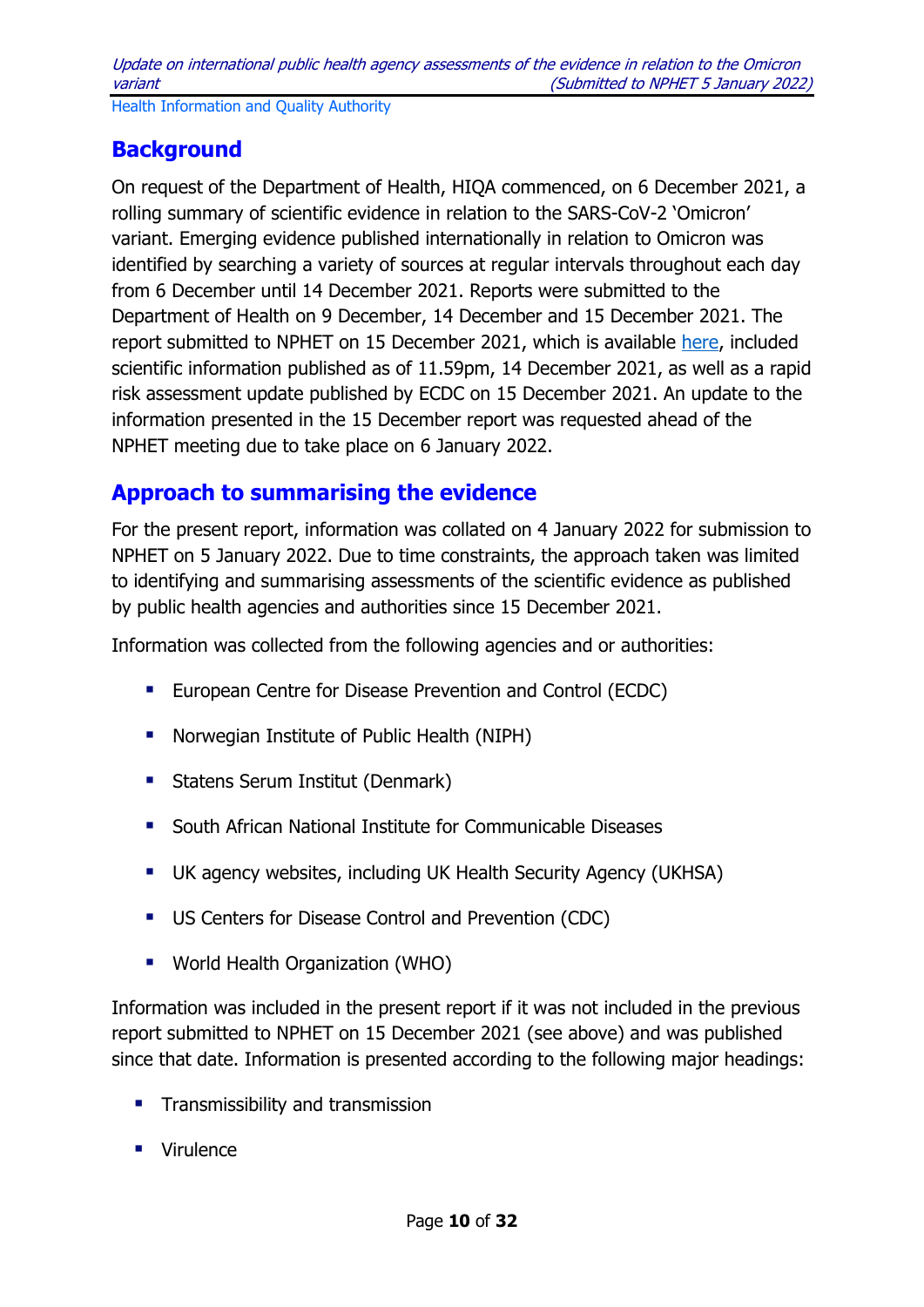- **IMMUNE** Immune escape and vaccine effectiveness
- **Treatment efficacy and effectiveness**
- Test accuracy
- **•** Overall assessments of risk and impact.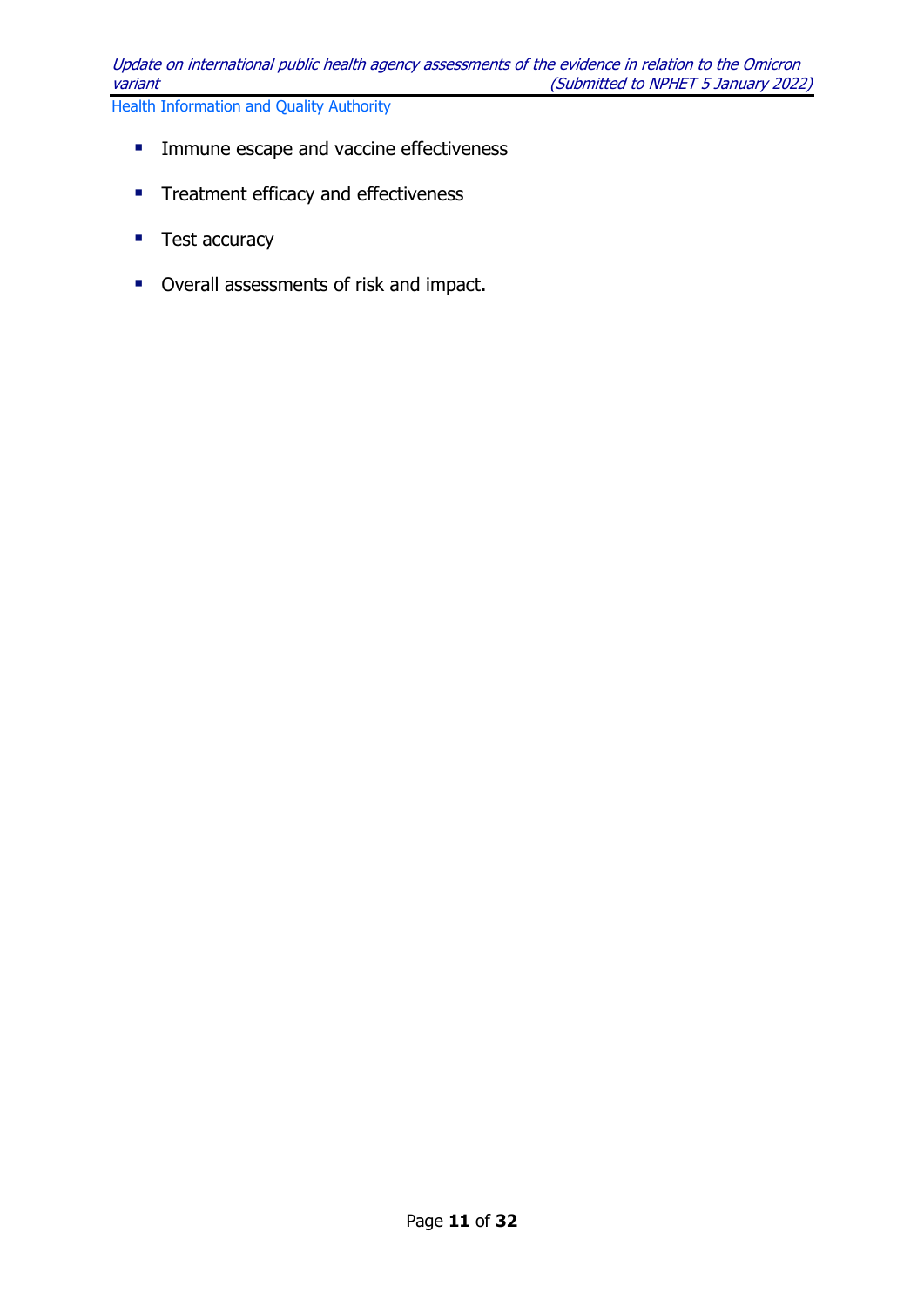## <span id="page-11-0"></span>**Transmissibility and Transmission**

- **The ECDC** published their most recent 'weekly epidemiological update' in relation to Omicron on 20 December 2021.<sup>(1)</sup> This report included data as of 19 December 2021.
	- o At this time, there was an overall total of 4,691 confirmed cases of Omicron in the EU/EEA. Countries and territories outside of the EU/EEA had, at this time, reported 30,220 confirmed cases.
	- o Confirmed cases had been reported by 28 countries within the EU/EEA.
	- o Although cases reported initially had been linked to travel, this update noted an increasing number of cases reported to be acquired within the EU/EEA, including as parts of clusters and outbreaks, with cases also detected in representative surveillance systems. Several EU/EEA countries reported cases without an epidemiological link to travel. This indicated that community-associated spread of Omicron was occurring, as of 19 December 2021, within the EU/EEA.
- **On 22 December 2021, the NIPH** published an updated risk assessment on the impact of the Omicron variant in Norway.<sup>(2)</sup> As of 21 December, the NIPH noted that the number of detected cases of SARS-CoV-2 infection (>30,000 per week) and the number of hospital admissions (242 admissions per week) in Norway were at a high level, but there were signs of flattening. The Omicron variant was in the process of becoming the dominant strain in Norway at the time of the report. The NIPH stated that the Omicron variant had a greater transmissibility than the Delta variant, which may be due to its inherently increased infectivity, its greater ability to circumvent the population's immunity, or a combination of these factors.
	- o Since week 47 of 2021, there has been a total of 18,352 confirmed or probable cases of Omicron in Norway. As of 2 January 2022, Omicron accounted for 82% of all cases that were screened for variants in the previous 14 days. $(3)$
- On 23 December 2021, the **WHO** updated their technical brief on the Omicron variant.<sup>(4)</sup> As of 22 December 2021, the Omicron variant had been identified in 110 countries across all six WHO Regions. The WHO stated that there is consistent evidence that Omicron has a substantial growth advantage over Delta, with an estimated doubling time of 2-3 days. At this time, it remained uncertain to what extent the observed rapid growth rate could be attributed to immune evasion or to inherent increased transmissibility, though the WHO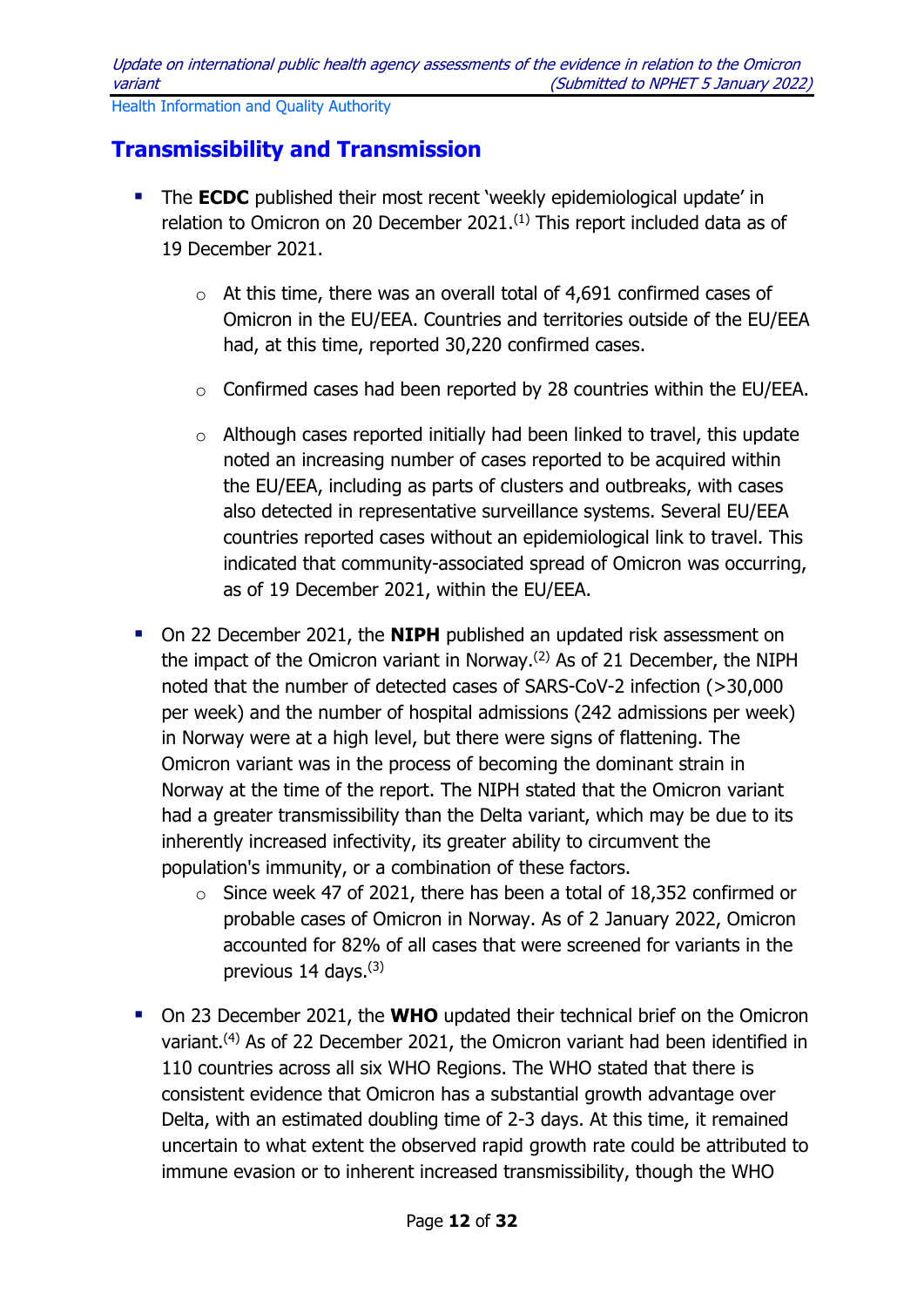concluded that, based on several preprint studies, the observed growth advantage was likely due to a combination of both factors. The WHO noted that there was, at this time, still limited data to inform generation time estimates (that is, the time between infection events in an infector–infectee pair) for Omicron; these data are important for understanding of the observed dynamics.

- Authors from the Danish **Statens Serum Institut** published a preprint article on 27 December 2021 on Omicron transmission, examining 11,937 Danish households (2,225 with Omicron infections).(5) Secondary attack rates for each of Omicron and Delta infected households were estimated at 31% and 21%, respectively. Increased transmission was observed for unvaccinated individuals and reduced transmission was observed for booster-vaccinated individuals, compared with fully vaccinated individuals. Considering Omicron versus Delta, significantly higher transmission was observed for Omicron among fully vaccinated and booster-vaccinated individuals:
	- o Omicron versus Delta, odds ratio (OR) for transmission:
		- Unvaccinated,  $OR = 1.17$  (95% CI: 0.99 to 1.38)
		- **Fully vaccinated, OR = 2.61 (95% CI: 2.34 to 2.90)**
		- Booster-vaccinated,  $OR = 3.66$  (95% CI: 2.65 to 5.05)

The authors concluded that these findings confirmed that the rapid spread of Omicron is primarily related to immune evasiveness rather than an inherent increase in transmissibility of the virus.

### <span id="page-12-0"></span>UK data  $-R$  and growth rate

- The **UKHSA Epidemiology Modelling Review Group** published on 15 December 2021 their most recent consensus statement on COVID-19.(6) The following parameter estimates were noted, based on models fit to data available to 13 December 2021:
	- $\circ$  The UKHSA's best estimate for R (overall, as opposed to Omicronspecific) was, as of 15 December 2021, between 1.0 and 1.2 for England and between 0.9 and 1.1 for Wales, Scotland and Northern Ireland. These estimates were not expected to fully reflect the rapid growth of Omicron at that time, as R lags changes in transmission by two to three weeks, due to the time required to see changes in data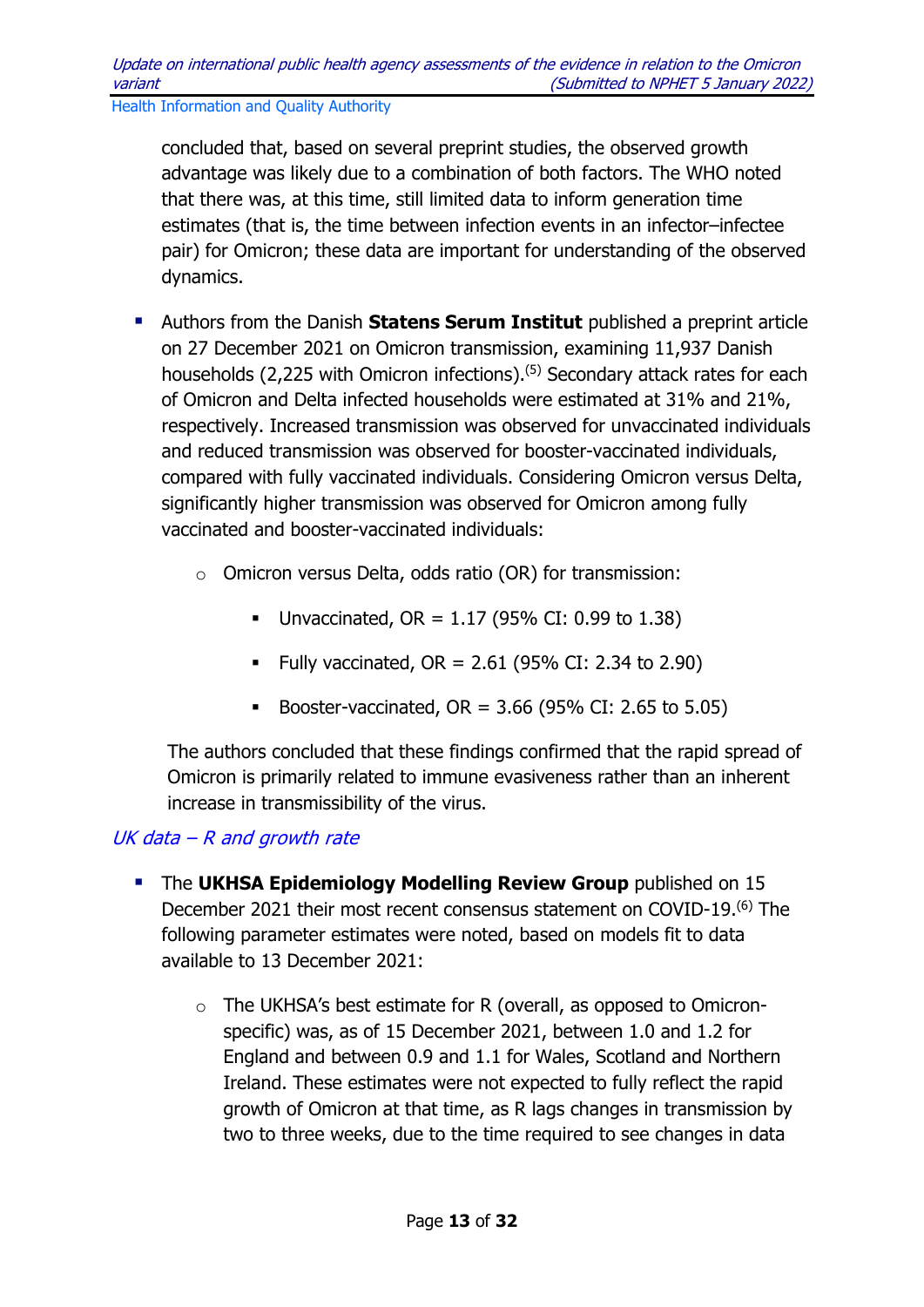streams. As such, these estimates were considered to represent the epidemic situation as at 30 November 2021.

- $\circ$  The consensus estimate for the growth rate in England was estimated as between 0% to 2% per day, while lower estimates were calculated for the other UK nations. The UKHSA noted that, for Omicron specifically, the UKHSA modelling was consistent with modelling by SPI-M-O (Scientific Pandemic Influenza Group on Modelling, Operational sub-group) groups, who had estimated a doubling time of around two days.
- The UK **SPI-M-O** groups published a consensus statement on COVID-19 on 18 December 2021.<sup>(7)</sup> The growth rate for Omicron was estimated as at around 0.4 per day at this time, consistent with a doubling time of 2 days. A subsequent consensus statement relating to the severity of Omicron was published on 22 December 2021 (see section below on Virulence).<sup>(8)</sup>
- On 23 December 2021, the **UKHSA** published their most recent estimate of the R value and growth rates overall. The R range for England was estimated at between 1.0 and 1.2, while the growth rate was estimated at between 0% and  $+3\%$  per day.<sup>(9)</sup> These estimates represented the transmission of COVID-19 overall in England two to three weeks prior to the time of publication (during early December), due to the time delay between infection, symptom development, and seeking of healthcare. **A subsequent update on R and growth rate estimates is due to be published on 7 January 2022 at 3pm.**
- **The Northern Ireland** Department of Health published on 28 December 2021 a report on the reproduction number and other indicators.<sup>(10)</sup>
	- $\circ$  The estimate of R for new positive tests range from 1.4 to 1.8, which was increased from the estimate from the previous 7 days (1.1 to 1.4).

### <span id="page-13-0"></span>UK data – case numbers and rates

- **The Northern Ireland** Department of Health report on 28 December 2021<sup>(10)</sup> stated the following regarding case numbers and transmission by age-group:
	- o The number of new positive cases increased dramatically over the week leading to publication, in the context of increased testing and a marked increase in test positivity.
	- $\circ$  COVID-19 transmission in the community was noted to be likely at its highest ever level in the community. There had been dramatic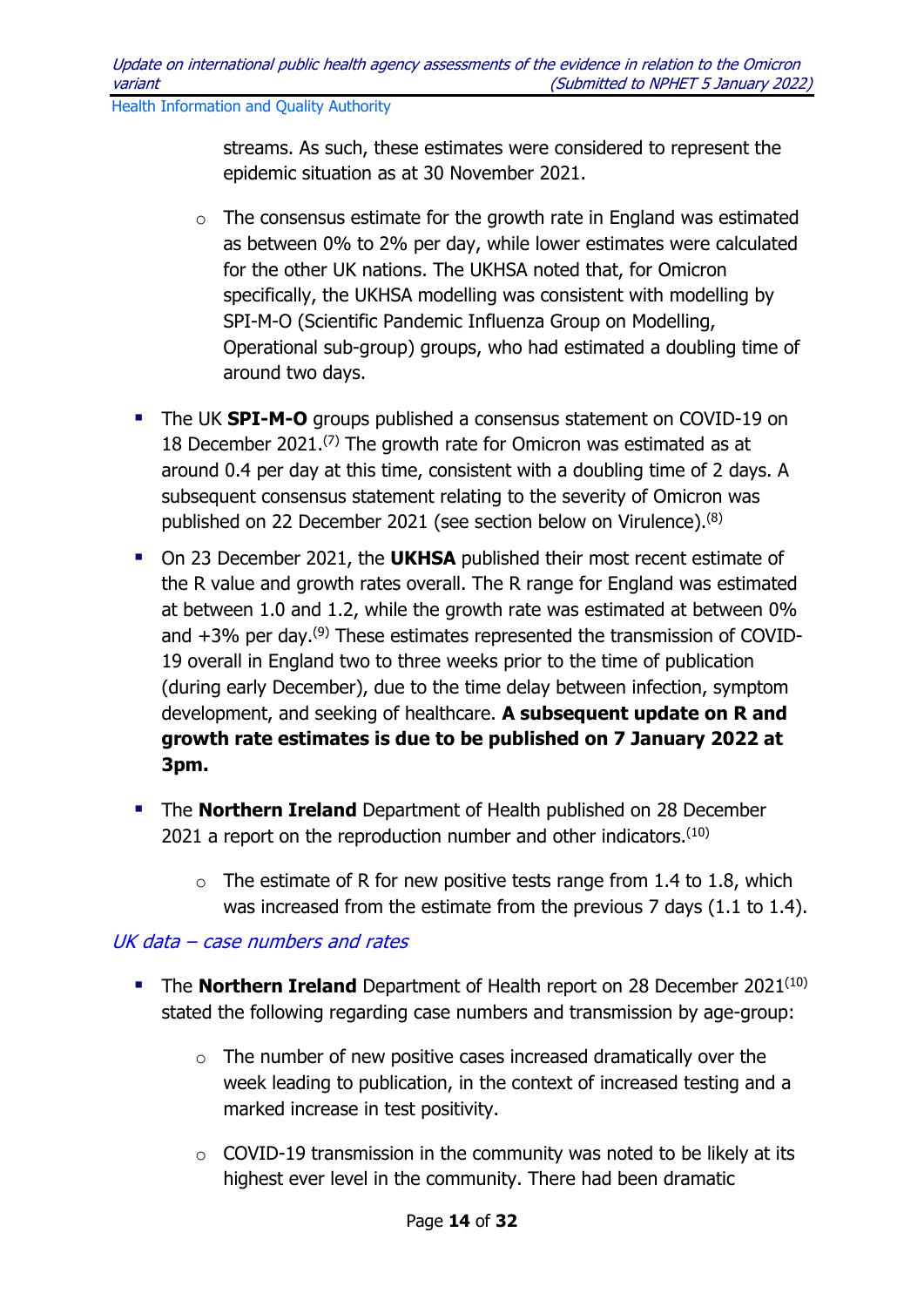increases in cases in those aged 18 to 30, followed by those in the 30 to 59 age-groups. Significant increases in older age groups had also been identified, which was likely a result of within family/household spread. Cases were noted to have remained stable in the 0 to 15 agegroups following the closure of schools.

**The UKHSA** published on 31 December 2021 their final daily overview specifically of Omicron cases in the UK, which included data up to 30 December 2021.(11) The overview noted that, as Omicron was the dominant strain within England, separate statistics for Omicron would no longer be reported from 1 January 2022, though daily overall COVID-19 statistics would continue to be made available. Considering the overview specific to Omicron, the total numbers of confirmed (by sequencing or genotyping) Omicron cases for each of England, Northern Ireland, Scotland and Wales were as represented in Table 1, for data as of 30 December 2021. In England, among all samples with known S-gene status, **95.7% of samples had SGTF** on this date.

|                         | <b>Confirmed</b><br>(sequencing or<br>genotyping)<br><b>Omicron cases</b> | <b>SGTF cases</b><br>(excluding those<br>ruled out as other<br>variants) |
|-------------------------|---------------------------------------------------------------------------|--------------------------------------------------------------------------|
| England                 | 212,019                                                                   | 492,543                                                                  |
| Northern Ireland        | 12,772                                                                    | N/A                                                                      |
| Scotland                | 13,649                                                                    | 97,480                                                                   |
| <b>Wales</b>            | 8,340                                                                     | 10,018                                                                   |
| <b>Cumulative total</b> | 246,780                                                                   | 600,041 (excluding<br>Northern Ireland)                                  |

#### **Table 1: UK total Omicron case numbers as of 30 December 2021**

SGTF: S-gene target failure (proxy for Omicron detection in absence of sequencing or genotyping availability)

o Based on 3 January 2022 UK reports (containing data to 2 January 2022), which referred to COVID-19 overall due to the dominance of Omicron, there were 137,541 new cases of COVID-19 in England on 2 January 2021.<sup>(12)</sup> Figures 1 and 2 depict the growth in cases in the UK in the past three months. $(12)$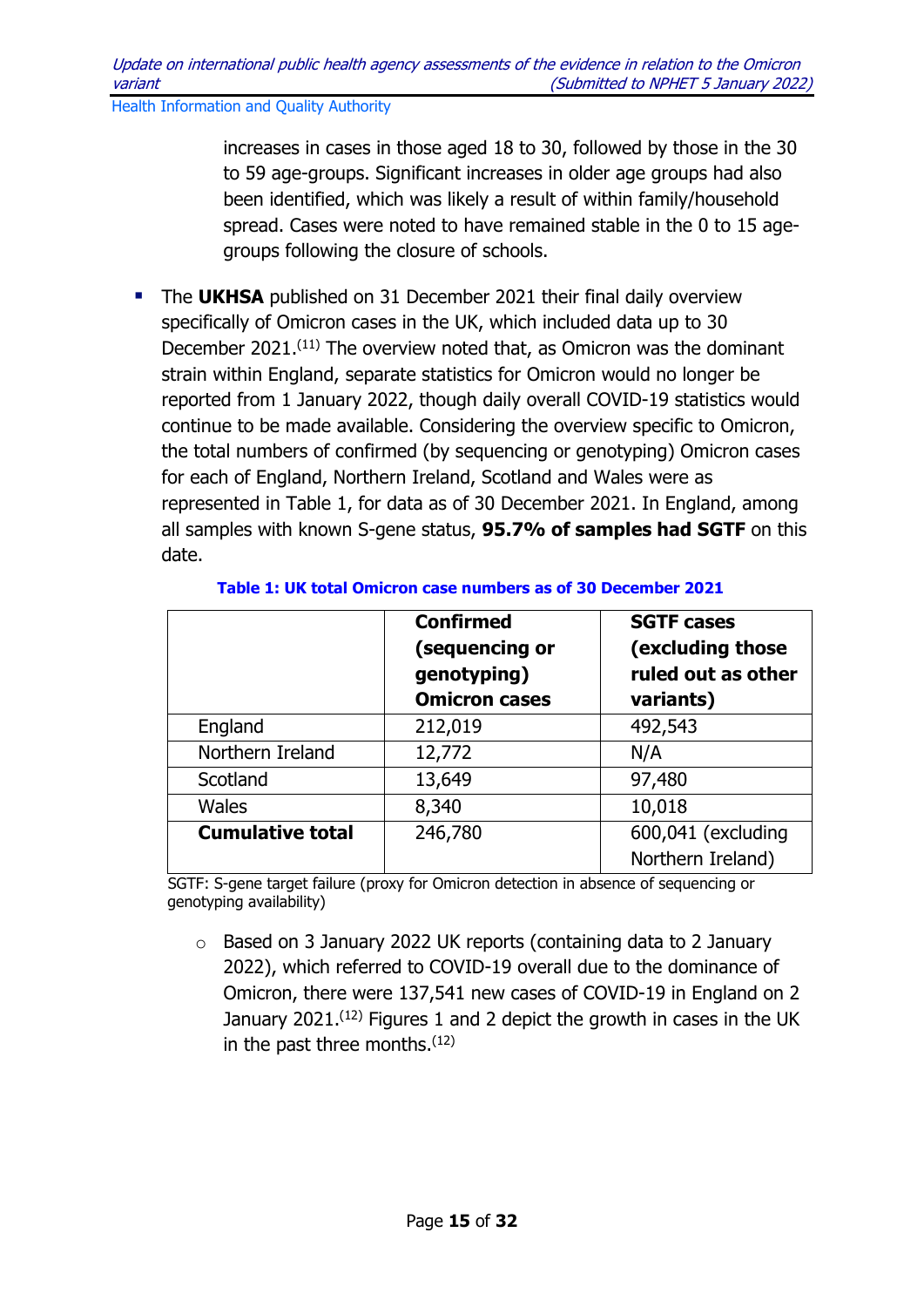#### **Figure 1: UK COVID-19 cases by date reported – data to 3 January 2022, by nation**



**Figure 2: UK COVID-19 case rates by specimen data – data to 3 January 2022, UK overall**

## 7-day case rates by specimen date

Rate of cases (people who have had at least one positive COVID-19 test result) per 100,000 people in the rolling 7-day period ending on the dates shown.

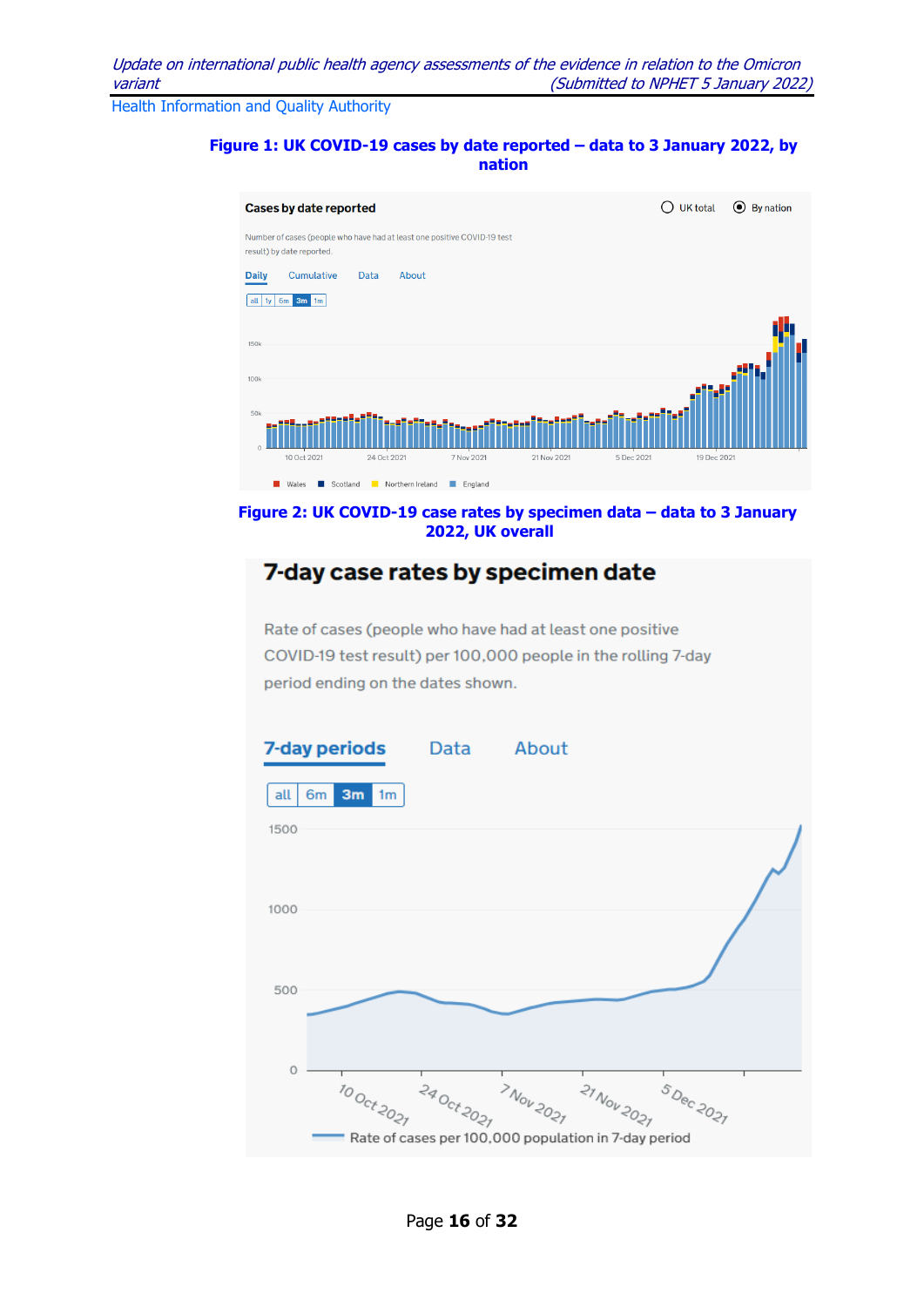## <span id="page-16-0"></span>**Virulence**

<span id="page-16-1"></span>Epidemiological data; early patient experience

- **The ECDC** published their most recent 'weekly epidemiological update' in relation to Omicron on 20 December 2021.<sup>(1)</sup> This report included data as of 19 December 2021.
	- o At the time of reporting, most cases for which information was available on severity were reported to be either asymptomatic or mild. The ECDC noted that at this time, the number of confirmed cases was too low to understand if the clinical disease spectrum of Omicron differed from that of previously detected variants.
- **The Northern Ireland** Department of Health report published on 28 December 2021<sup>(10)</sup> noted that hospital admissions and COVID-19 bed occupancy both rose modestly in the week prior to publication. Limited evidence suggested that hospital admissions included a mixture of Delta and Omicron, and that a higher proportion of admissions were 'with COVID' rather than 'because of COVID', as would be expected given very high levels of community transmission. It was noted that the frequency of severe illness requiring hospital admission after Omicron infection remained uncertain. ICU occupancy and hospital deaths remained stable in the week to 28 December 2021.
- The **UKHSA** technical briefing published on 31 December 2021 provided an update on hospitalisation data and vaccine effectiveness for Omicron.(13) Considering data to 29 December 2021, a total of 815 individuals in England with laboratory-confirmed Omicron (sequencing, genotyping, or SGTF confirmed) had been admitted or transferred from emergency departments.
	- o Among these, 31.9% were in London.
	- $\circ$  The median age range was 45.5 years, 60.9% were aged 40 years or more, and 30.8% were aged 70 years or more.
	- o As of 29 December 2021, 57 people (of the 815 laboratory-confirmed cases) had been reported to have died (including only those who died within 28 days of a positive test). The median time from Omicron specimen date to death was **5 days (range 0 to 14)** and the **age of those who died ranged from 41 to 99** years.
- **The UKHSA** published on 31 December 2021 their final daily overview specifically of Omicron cases in the UK, which included data up to 30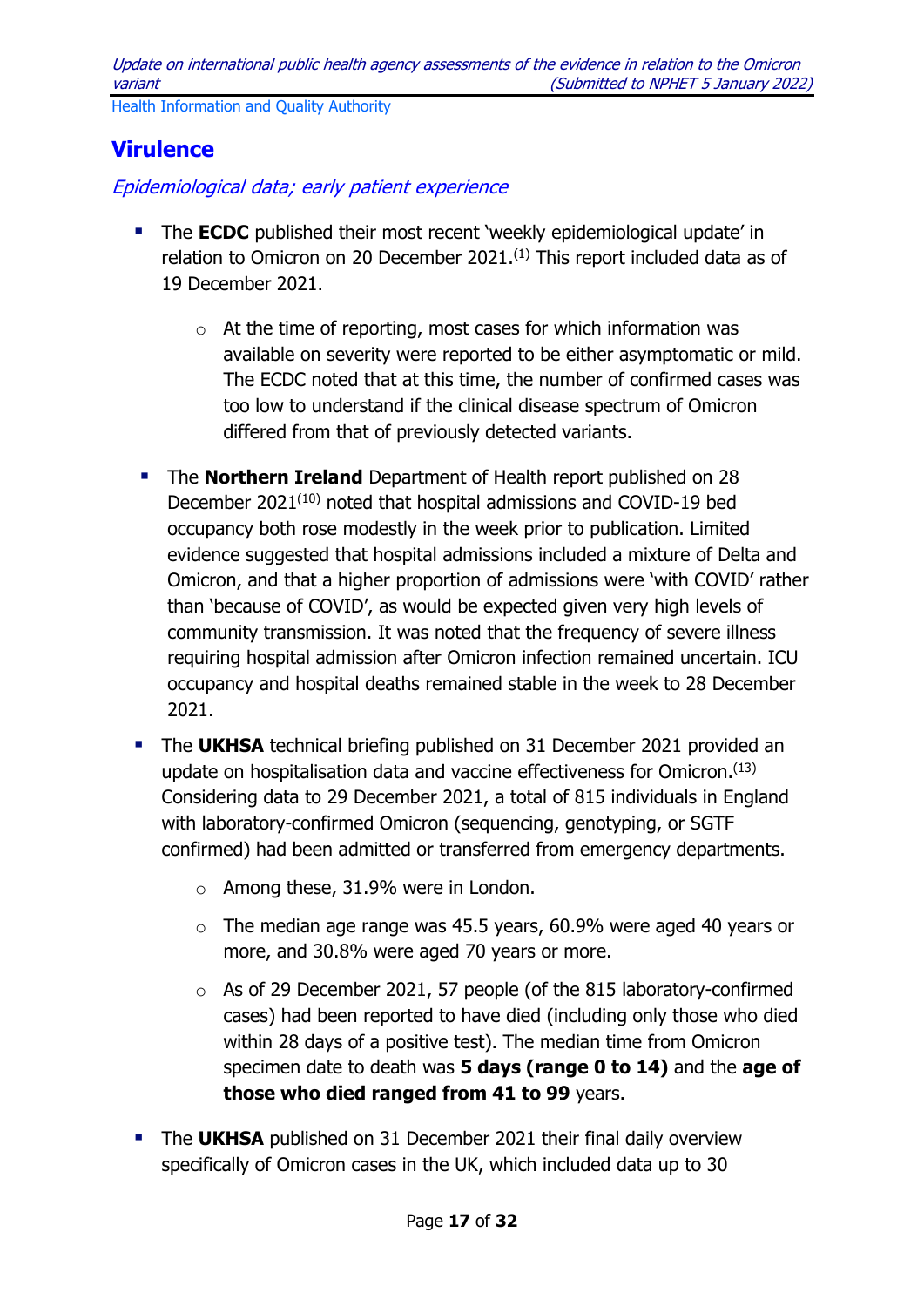December 2021.(11) Due to the dominance of Omicron, from 1 January 2022, daily statistics were no longer provided separately for Omicron.

- o As of data available on 30 December 2021 (for dates up to 29 December 2021) and reported by UKHSA:
	- There were **981 Omicron case hospitalisations** in **England** (confirmed and SGTF), **representing an additional 166 hospitalisations from the report the previous day**.
	- There were **75 deaths** in England relating to Omicron (based on deaths occurring with 28 days of testing), **representing an additional 21 from the report the previous day.**
	- **39.3% of hospitalised cases in London were unvaccinated**. As London was at this time the largest and most robust data set of the regions presented, the report authors stated that this finding reflected the importance of vaccine uptake.
	- It is important to note that these data are lagged (by up to 48 hours) and require hospital staff to submit emergency care data sets for analysis and linkage with testing data.
- **Statistics from the NIPH** showed that, during week 52 of 2021, 29 patients with confirmed or probable Omicron infection were admitted to hospitals in Norway, accounting for 23% of all COVID-19 patients screened for variants. Of these 29 patients, 18 were admitted with COVID-19 as the main cause. Since week 49, the total number of COVID-19 patients admitted to hospital per week has decreased from 314 to 241 in week 52.(3)
- **The Statens Serum Institut** publishes daily statistics on the cases of Omicron in Denmark.<sup>(14)</sup>
	- $\circ$  On 2 January 2022, 112 patients were hospitalised in Denmark with Omicron, with fewer than five of these patients admitted to ICU. Overall between 21 November and 28 December 2021, of the 55,691 Omicron cases analysed, **526 (0.9%) were admitted to hospital**. Of these, **72 cases tested positive 48 hours or more after admission (and were therefore classified as hospital-acquired cases),** while 454 cases tested positive prior to or within 48 hours of admission. Across all other known variants between 21 November and 28 December 2021, 1,530 of 127,246 cases (1.2%) were hospitalised.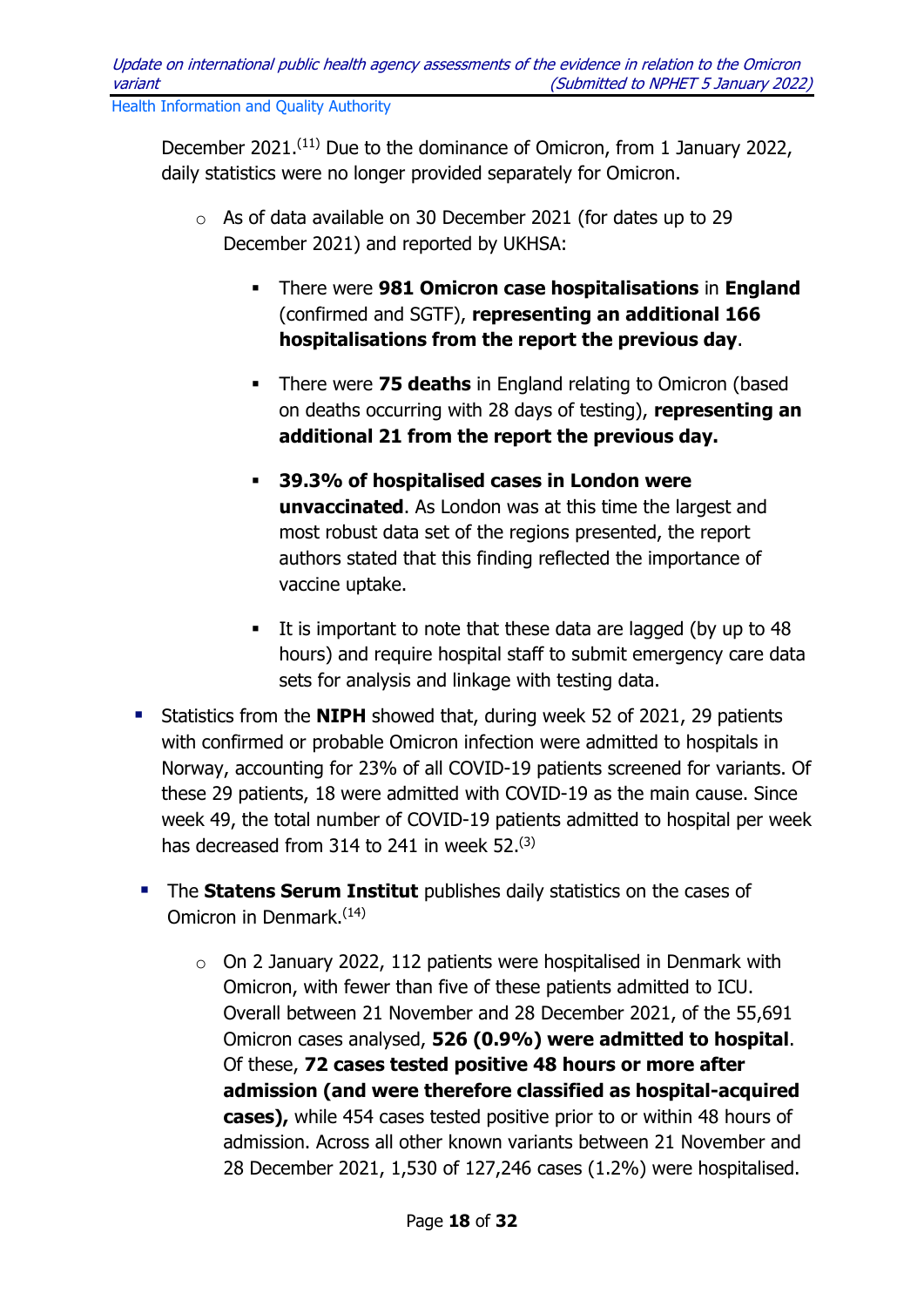As of 2 January 2022, there were 18 Omicron-related deaths in Denmark, out of 57,125 cases of Omicron.

#### <span id="page-18-0"></span>Assessments by authorities

- On 21 December 2021, the **South African** National Institute for Communicable Diseases published, as a preprint, an early assessment of the clinical severity of Omicron in South Africa.(15)
	- $\circ$  Early analyses suggested a reduced risk of hospitalisation among Omicron cases versus non-Omicron cases in the same time period. Once hospitalised, the risk of severe disease was found to be similar between the groups, though Omicron cases appeared to have a reduced risk of severe disease when compared to individuals who had been infected with Delta at an earlier time. It was considered that high population immunity (due to prior infection and/or vaccination) may have provided protection against severe disease in this population.
- **On 22 December 2021, the NIPH** published an updated risk assessment on the impact of the Omicron variant in Norway.<sup>(2)</sup> The NIPH stated that, at this time, it was too early to conclude whether the Omicron variant caused comparable or less severe illness than Delta. However, it was noted that early data suggested that Omicron was not associated with a more severe disease course than Delta.
- On 23 December 2021, the **WHO** updated their technical brief on the Omicron variant.<sup>(4)</sup> The WHO stated that, at the time of writing, data on the clinical severity of patients infected with Omicron was growing but still limited. Early data from South Africa, the UK and Denmark suggested a reduced risk of hospitalisation for Omicron compared with Delta. However, the WHO noted that the risk of hospitalisation is only one aspect of severity, which may be affected by admission practices. The WHO stated that more data from different countries was needed to understand how clinical markers of severity, such as the use of oxygen, mechanical ventilation and deaths, were associated with Omicron. The WHO concluded that, at the time of the report, it was unclear to what extent the observed reduction in risk of hospitalisation could be attributed to immunity from previous infections or vaccination, and to what extent Omicron may be inherently less virulent. However, it was expected that hospitalisations would increase as a result of significant increases in transmission due to the Omicron variant.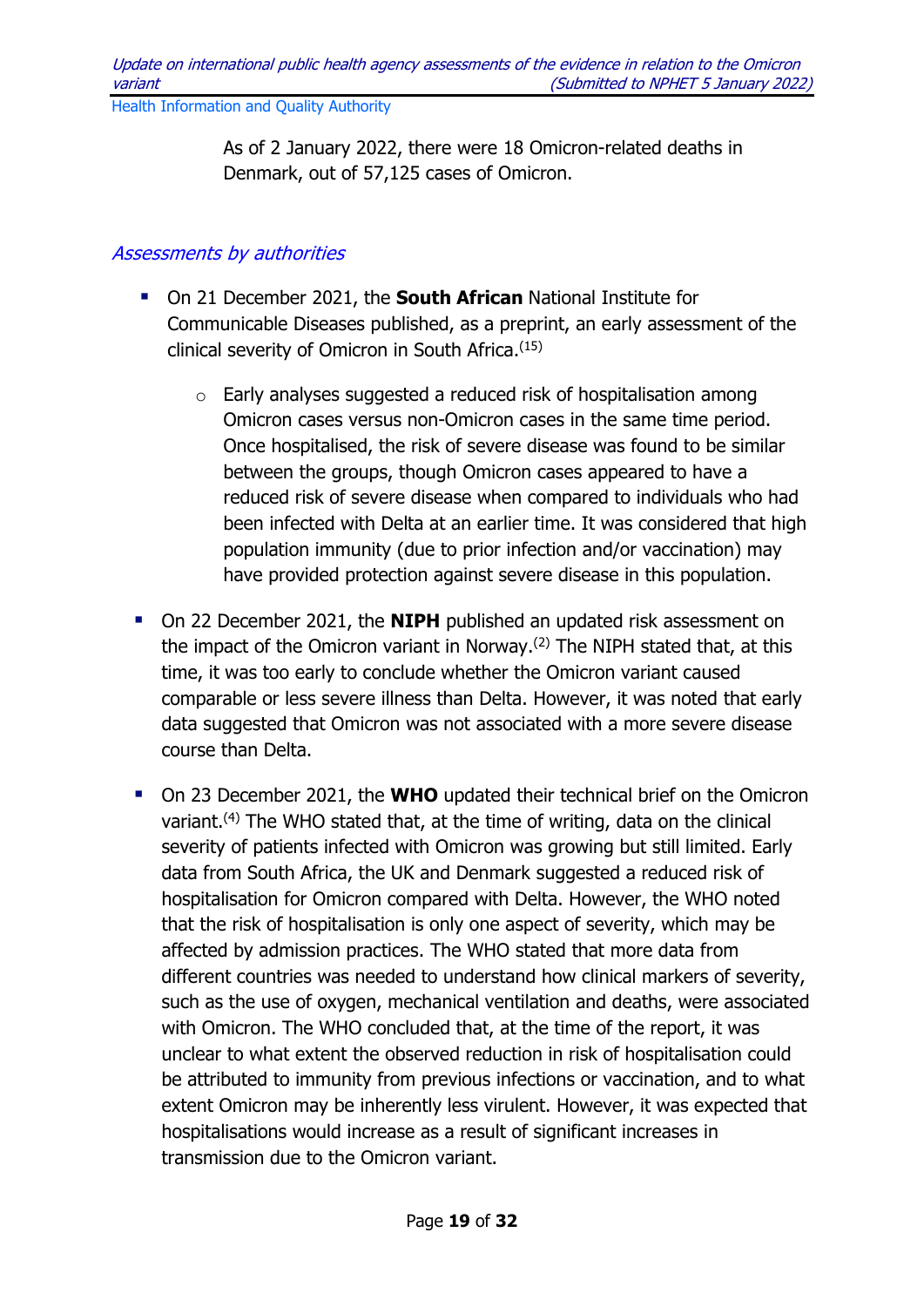o On 4 January, the WHO Incident Manager Abdi Mahamud, stated that evidence is emerging that the Omicron variant is affecting the upper respiratory tract, rather than the lungs, resulting in milder symptoms than those associated with previous variants, which were more likely to cause pneumonia. (16) However, it was noted that more studies would be required to confirm this finding. It was also noted that the high transmissibility of Omicron still poses a threat, particularly to countries where a high proportion of the population remain unvaccinated.

Note: While specific studies were not mentioned in the comments by Abdi Mahamud, a number of preprint studies were identified by the HIQA team which may have contributed to this viewpoint. It is important to note that this does not necessarily represent a complete list of studies relevant to this topic as a specific search was not conducted, and these studies are preprints and have not been peerreviewed, or reviewed by HIQA:

- Study by researchers from the University of Hong Kong (15 December 2021), which suggested that Omicron can infect human bronchus cells more efficiently than Delta, but with less severe infection in lung tissue.<sup>(17)</sup>
- Meng et al. study (22 December 2021) finding of reduced efficiency of infection by Omicron of lower airway cells, as opposed to upper airway cells.(18)
- Abdelnabi et al. study (26 December 2021) finding that Omicron did not readily infect the lungs of Syrian hamsters.(19)
- Diamond et al. study (29 December 2021) finding that Omicron resulted in attenuated lower respiratory tract infection and disease in mice and hamsters.(20)
- Bentley et al. study (30 December 2021) finding that Omicron led to less severe disease than Delta in a mouse model.(21)
- McMahan et al. study (3 January 2022) finding of reduced pathogenicity of Omicron in hamsters, specifically less severe lower respiratory tract clinical disease compared with prior SARS-CoV-2 variants.<sup>(22)</sup>
- The most recent **UKHSA** Omicron risk assessment was published on **22 December 2021,**<sup>(23)</sup> and is due to be updated on **7 January 2022**. The 22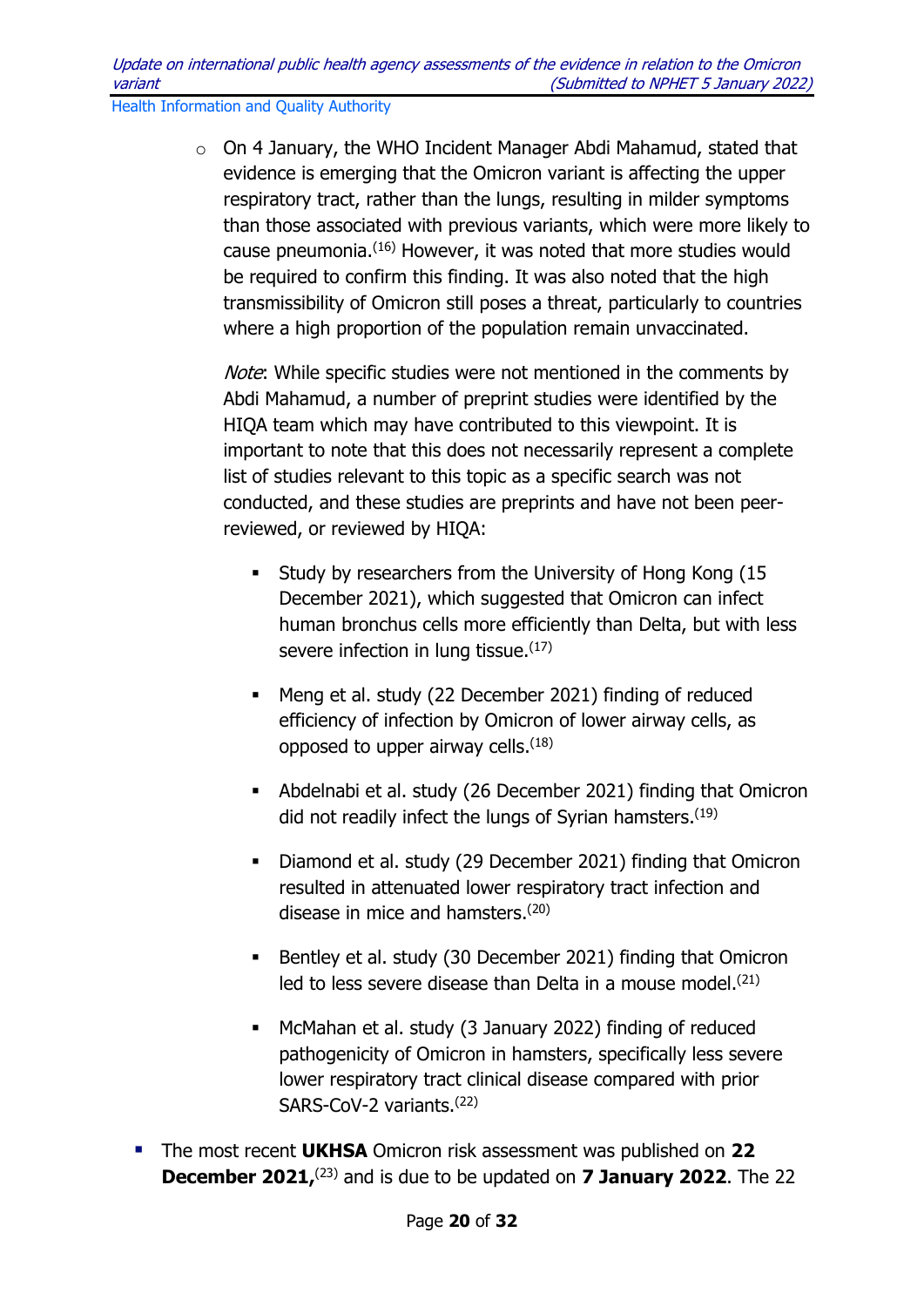December risk assessment differed from those published on 9 December 2021 and 15 December 2021, wherein there was no information available to assess infection severity; the most recent risk assessment has classified the risk associated with infection severity as 'green', that is, 'there is evidence of a less severe clinical picture or lower infection fatality than from wild type SARS-CoV-2 *infections'* (in this case in comparison with Delta). This assessment is associated with low confidence, however. The infection severity assessment was based on an observed reduction in the relative risk of hospitalisation, though no data were available on severity in hospital or on death:

- o Three UK analyses were found to support a moderate reduction in the relative risk of hospitalisation for a person detected as a case of Omicron, compared to Delta. This was also found to be consistent with data from South Africa.
- o These analyses were considered by UKHSA to be preliminary due to the small numbers of Omicron cases in hospital at the time of the assessment, and the limited spread of Omicron in older age groups at that time. There were insufficient data to comment on severity of illness once in hospital, or on mortality.
- o It was considered that available data suggested that the observed reduction in risk in the UK was likely to be partly due to a reduction in the inherent severity of the virus and partly due to protection provided by prior infection. The UKHSA stated that they could not confidently quantify the relative contributions of these two factors at the time of assessment.
- o The UKHSA noted that, even given the reduced hospitalisation risk observed, the combined growth advantage and immune evasion properties of Omicron could potentially lead to very high numbers of hospital admissions.
- The UK **SPI-M-O** consensus statement on COVID-19, 22 December 2021, examined the severity of COVID-19, and considered estimates of the risk of hospitalisation from South Africa, Scotland and England.(8) The following points were noted:
	- o The interrelationship between age, vaccine status, infection history and variants (as well as the small numbers of hospitalised cases in the older population at that time), against the background of a rapidly changing and heavily lagged system, made it extremely difficult to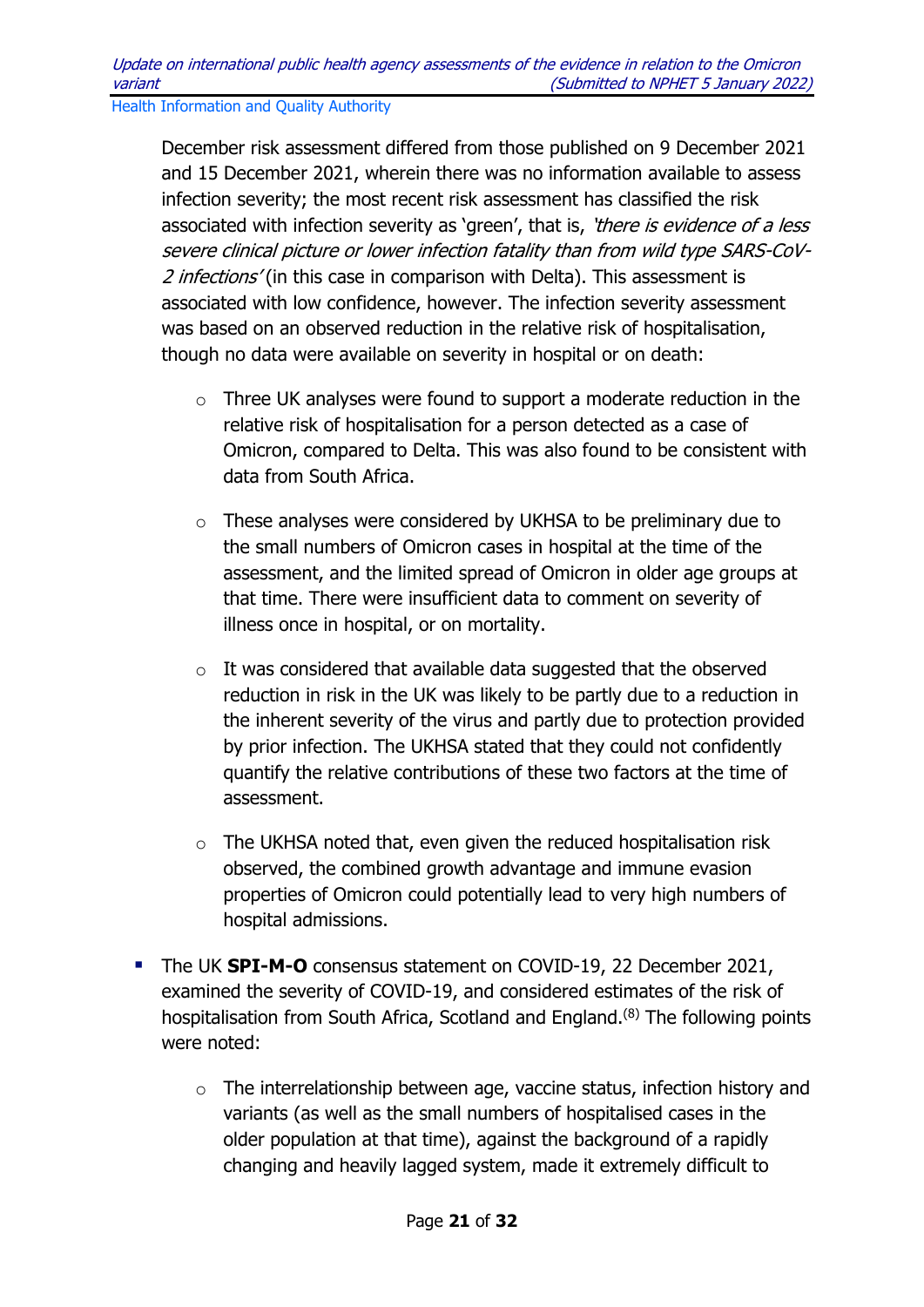produce precise, robust estimates of severity at the time of reporting. Estimates were noted to be particularly sensitive to the methodology used to adjust for reinfections, many of which will not have been detected.

- $\circ$  Based on the evidence available at the time of reporting, it was considered likely that the inherent hospitalisation rate of Omicron is lower than that of Delta, and that reinfections are less severe than previous infections. As such, the realised hospitalisation rate was expected to be almost certainly lower than in an entirely susceptible population.
- o Estimates for the reduction in risk of hospital admission with Omicron ranged from 15% to 80% lower than that with Delta. However, SPI-M-O expressed low confidence in any specific figure; also, a 20% reduction was noted to result in four times as many hospitalisations as an 80% reduction, and would therefore require a very different policy response than that associated with an 80% reduction, in order to achieve the same outcome.

### <span id="page-21-0"></span>**Immune escape, and vaccine efficacy and effectiveness**

- On 22 December 2021, the **NIPH** published an updated risk assessment on the impact of the Omicron variant in Norway.(2) The NIPH concluded that vaccination is likely to provide good protection against severe disease due to the Omicron variant, however protection against infection is likely reduced compared with previous variants. Should the reason for the increased growth advantage of Omicron over Delta be due to immune evasion, the NIPH stated that even in a country with high vaccination uptake like Norway, it is likely that there would be a large population susceptible to infection with Omicron and subsequent onward transmission. However, the NIPH noted that vaccination will still likely provide good protection against severe disease in this scenario.
- On 23 December 2021, the **WHO** updated their technical brief on the Omicron variant.(4) The WHO noted that preliminary data from several lab-based studies suggested that there is a reduction in neutralising activity against Omicron in the sera of individuals who had received a primary vaccination schedule or in those who had prior SARS-CoV-2 infection. It was considered that the reported increased risk of reinfections in UK, along with a growing trend of reinfection cases in Denmark and Israel, could be potentially attributed to immune evasion by the Omicron variant. At the time of writing, the WHO noted that preliminary findings of vaccine effectiveness studies from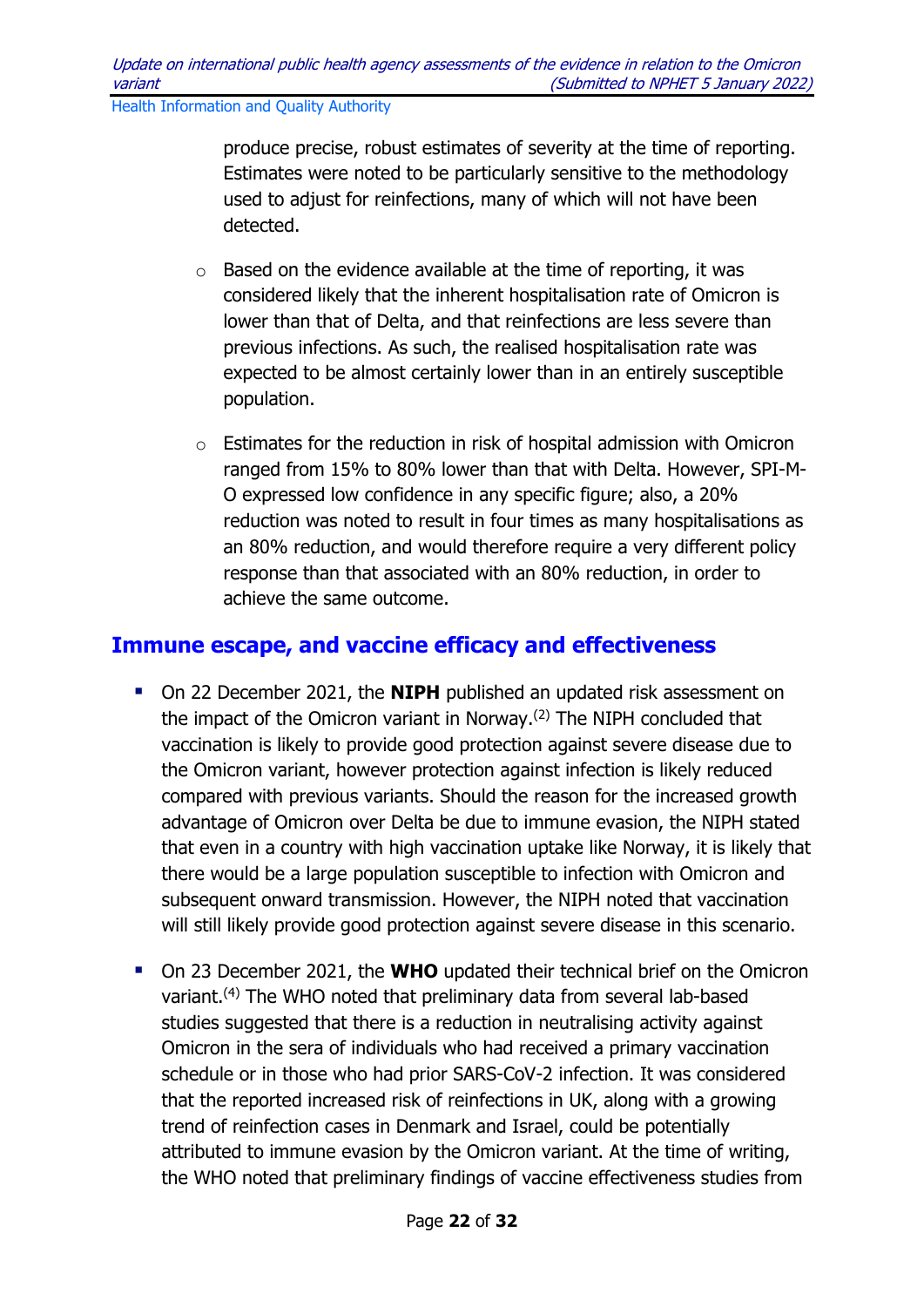Denmark, South Africa and the UK indicated a reduction in vaccine effectiveness for Omicron against infection, symptomatic disease and hospitalisation compared with earlier variants.

- **•** On 31 December 2021, the **UKHSA** published a technical briefing with an update on hospitalisation and vaccine effectiveness associated with Omicron.(13) The data cut-off for analyses informing this briefing was 29 December 2021. As of this date, 815 individuals with laboratory-confirmed (sequencing, genotyping, or SGTF) Omicron had been admitted or transferred from emergency departments in England. It was highlighted that this briefing contained early data and analysis on emerging variants and that findings carried a high level of uncertainty.
	- o Two studies were described, one of which found an overall reduced risk of hospitalisation with Omicron versus Delta, and both of which found a substantial reduction in risk of hospitalisation for Omicron cases after three doses of vaccine compared to those who are unvaccinated, though with overlapping estimate ranges. Despite the estimated reduction in hospitalisation risk and preserved vaccine effectiveness against hospitalisation, the UKHSA noted that a very high number of Omicron cases would still likely result in large numbers of admissions to hospital. As reported by UKHSA:
		- Study 1 (University of Cambridge, in collaboration with UKHSA) found that the **risk of presentation to emergency care, or hospital admission**, with Omicron was approximately half of that for Delta (**Hazard Ratio 0.53, 95% CI: 0.50 to 0.57).** The risk of hospital admission from emergency departments with Omicron was approximately one-third of that for Delta (Hazard Ratio 0.33, 95% CI: 0.30 to 0.37). These analyses were stratified on date of specimen and area of residence and further adjusted for age, sex, ethnicity, local area deprivation, international travel, and vaccination status. They were also adjusted for whether the current infection is a known reinfection, although as reinfections are substantially underascertained, the adjustment may not have fully accounted for the effect of reinfections. In this analysis, the risk of hospitalisation was lower for Omicron cases after 2 and 3 doses of vaccine, with an **81% (77 to 85%) reduction in the risk of hospitalisation after 3 doses**, compared to unvaccinated Omicron cases.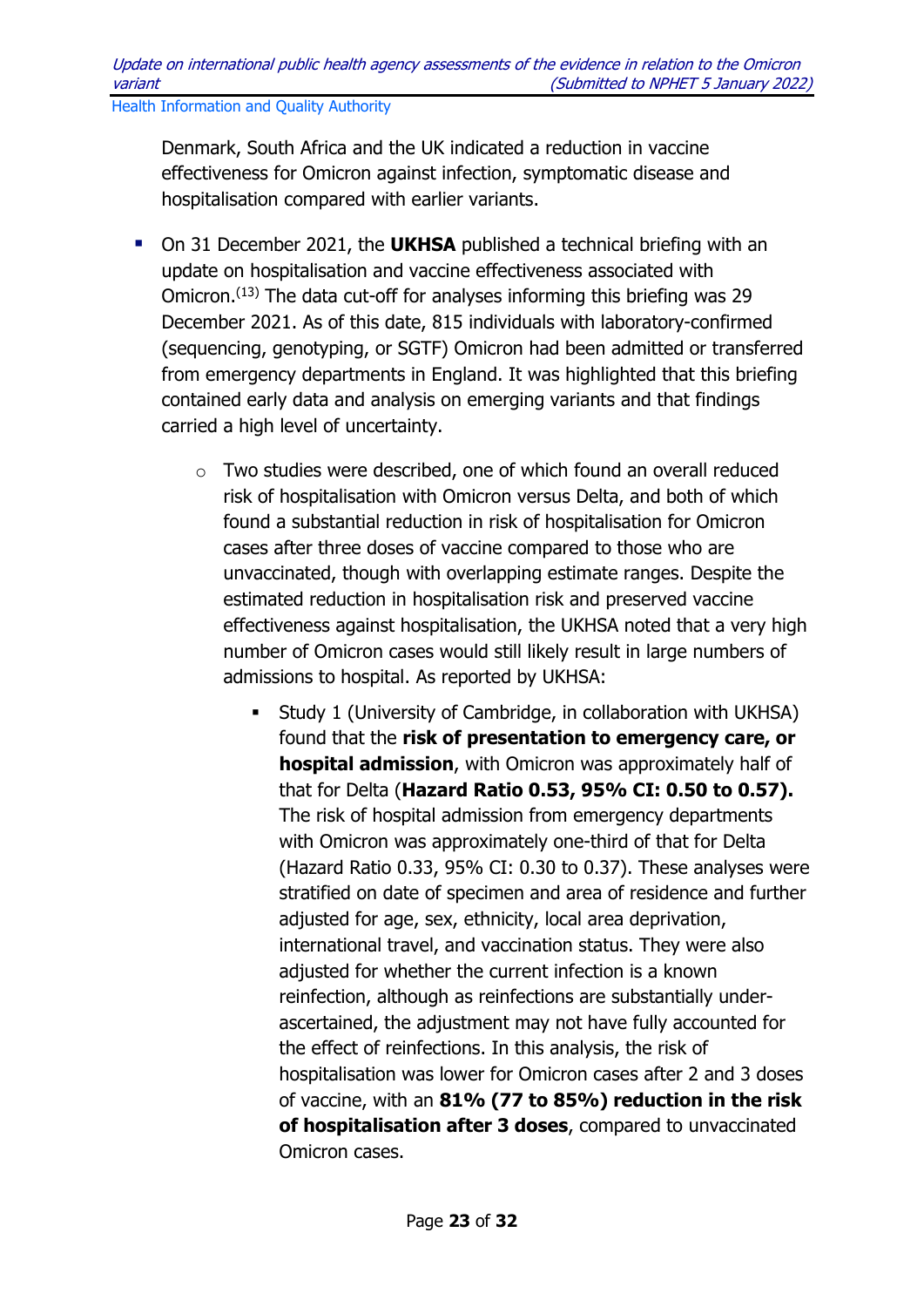Study 2 (UKHSA) found that, after three doses of vaccine, the risk of hospitalisation for a symptomatic case (identified with Omicron through community testing) was **estimated to be reduced by 68%** (42% to 82%) when compared to similar individuals with Omicron who were not vaccinated (after adjusting for age, gender, previous positive test, region, ethnicity, clinically extremely vulnerable status, risk group status and period). UKHSA noted that, combined with the protection against becoming a symptomatic case, this would yield a vaccine effectiveness against hospitalisation of 88% (78 to 93%) for Omicron after three doses of vaccine.

## <span id="page-23-0"></span>**Treatment efficacy and effectiveness**

- On 23 December 2021, the **WHO** updated their technical brief on the Omicron variant.<sup>(4)</sup> While the 10 December 2021 brief, which was included in the HIQA 15 December 2021 report, included information on this topic, few updates to this topic were noted in the 23 December 2021 version.
	- o As detailed in terms of primary research evidence in HIQA's 15 December 2021 report on this topic, the 23 December 2021 WHO update noted that some of the monoclonal antibodies developed against SARS-CoV-2 (for example, casirivimab and imdevimab) display reduced neutralisation against Omicron. The antibody treatment sotrovimab has been found to retain activity against Omicron but with a 3-fold lower potency of neutralisation, as measured by EC50 (half maximal effective concentration).

## <span id="page-23-1"></span>**Test accuracy**

- On 17 December 2021, the **UKHSA** published a technical briefing, which included the results of an initial laboratory evaluation of the lateral flow devices (rapid antigen detection tests) in use within the UK.(24) Initial data suggested that these tests were as likely to detect Omicron as other variants, including Delta.
- On 23 December 2021, the **WHO** updated their technical brief on the Omicron variant.(4) Similar statements were made to those in the previous version of the brief with respect to the reliability of routinely used PCR and rapid antigen detection tests in relation to Omicron.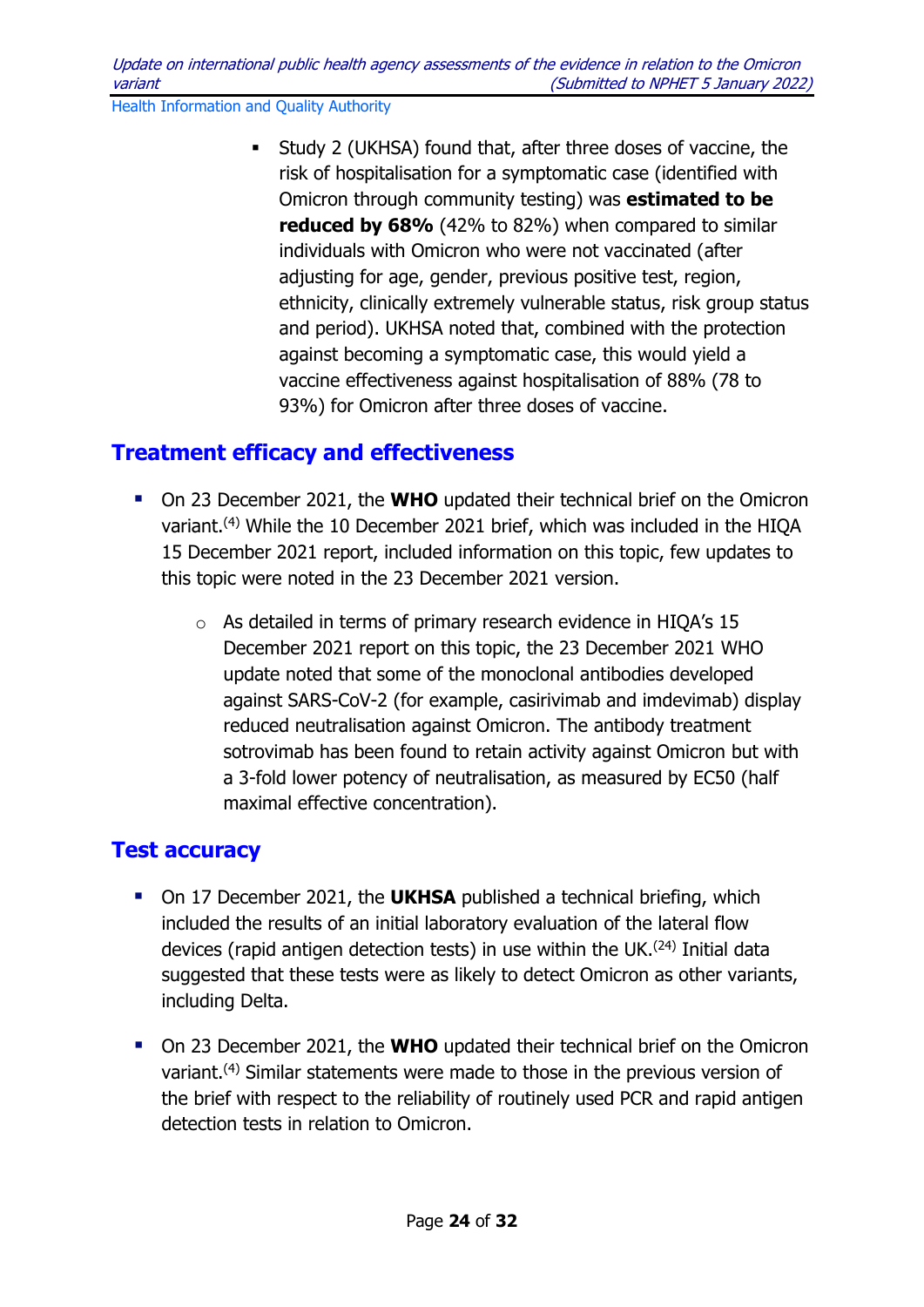$\circ$  The 23 December 2021 update noted that preliminary laboratory data were emerging which demonstrated that dilutions of viral culture of Omicron were detected by several rapid antigen detection tests (RADTs) as SARS-CoV-2 in a similar manner to the detection of ancestral virus or other variants. However, one report had suggested that the analytical sensitivity of seven RADTs trended slightly lower for detection of Omicron compared to the ancestral virus or other variants.(25) The WHO stated that more data were needed to better understand if there were any differences in antigen-based detection of Omicron.

## <span id="page-24-0"></span>**Overall assessments of risk and impact**

- As detailed in the report on this topic submitted to NPHET on 15 December 2021, the **ECDC** published, on this date, a rapid risk assessment on the further emergence of the Omicron variant. No further risk assessment has been published as of 4 January 2021.
- As noted in the report on this topic submitted to NPHET on 15 December 2021, the **US CDC** published a science brief on the Omicron variant on 2 December 2021. No update to this science brief has been published as of 4 January 2021.
- **On 22 December 2021, the NIPH** published an updated risk assessment on the impact of the Omicron variant in Norway.(2) The NIPH concluded that the Omicron variant is likely to bring a new wave of the epidemic from January. The size of this wave is uncertain; with upper estimates of 100,000 cases and 1,000 hospital admissions per day. The NIPH stated that the size of the wave will depend on the characteristics of the variant, the prevalence and effect of vaccination, the effect of infection control measures and the effect of the population's self-selected behavioural changes.
	- $\circ$  The NIPH advised that should current public health measures be insufficient to control the Omicron wave, then further measures may be necessary. It was noted that simultaneous epidemics of influenza and respiratory syncytial virus (RSV) in Norway may worsen the situation.
- On 23 December 2021, the **WHO** updated their technical brief on the Omicron variant.<sup>(4)</sup> At this time, the WHO maintained that the overall risk related to Omicron was **very high** due to:
	- $\circ$  the global risk of COVID-19 more broadly, which remained very high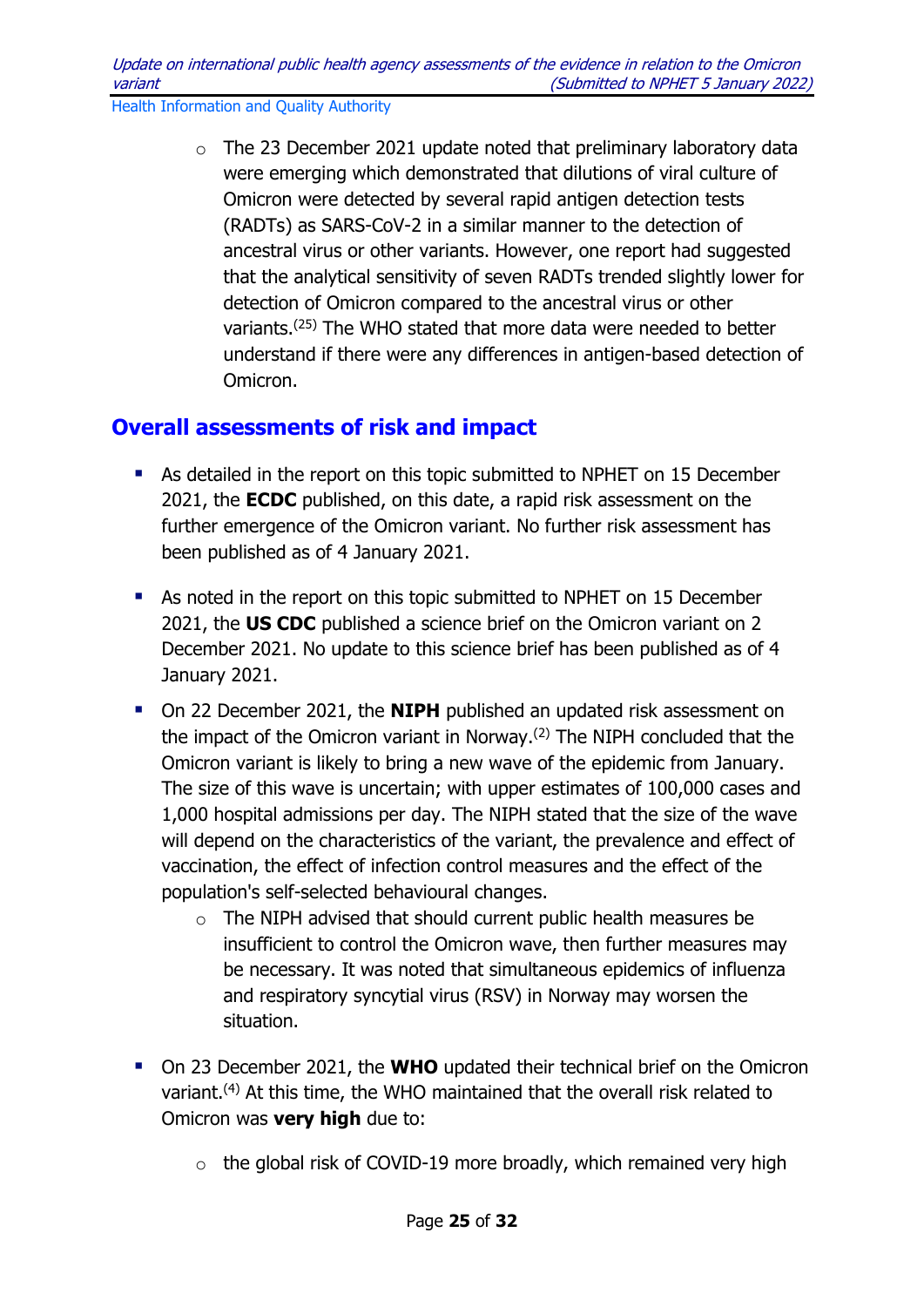- o the faster spread of Omicron in communities compared with Delta, which may lead to further surges in cases with severe consequences (for example, increased hospitalisations and healthcare system burden).
- On 28 December 2021, the **Northern Ireland** Department of Health published an updated report on modelling the COVID-19 epidemic.(10) The following points were noted regarding risk and impact:
	- $\circ$  It was considered likely that a peak in case numbers would occur in early or mid-January, with hospital admissions and occupancy peaking in late January or early February. It was noted that the extent of the hospital peak would depend on the severity of Omicron-related illness and that the emerging data would be monitored closely; further data on illness severity would emerge from experience in England and Scotland in the early January, allowing Northern Ireland estimates to be refined.
	- $\circ$  It was considered that if Omicron was associated with disease severity close to that of Delta, significant intervention would be required as soon as possible to provide a reasonable chance of keeping hospital inpatient numbers at less than 1,000. If severity was to be substantially reduced compared with Delta (closer to 80% reduction than 20%) it was considered possible that current measures or modest further restrictions would be sufficient to maintain peak overall hospital numbers at a lower level than those which occurred in January 2021.
- The most recent **UKHSA** Omicron risk assessment was published on **22 December 2021**,<sup>(23)</sup> and is summarised in tabular form below. This risk assessment differed from those published on 9 and 15 December 2021, wherein there was no information available to assess infection severity; the most recent risk assessment has classified the risk associated with infection severity as 'green', that is, 'there is evidence of a less severe clinical picture or lower infection fatality than from wild type SARS-CoV-2 infections'. This assessment is associated with low confidence, however. Further detail on this specific assessment is included in the 'Virulence' section. The next update of the risk assessment is due to be published on **7 January 2022**.

| <b>Indicator</b> | Red, amber or<br>green status (red<br>= highest risk) | <b>Confidence</b><br>level | Assessment |
|------------------|-------------------------------------------------------|----------------------------|------------|
|------------------|-------------------------------------------------------|----------------------------|------------|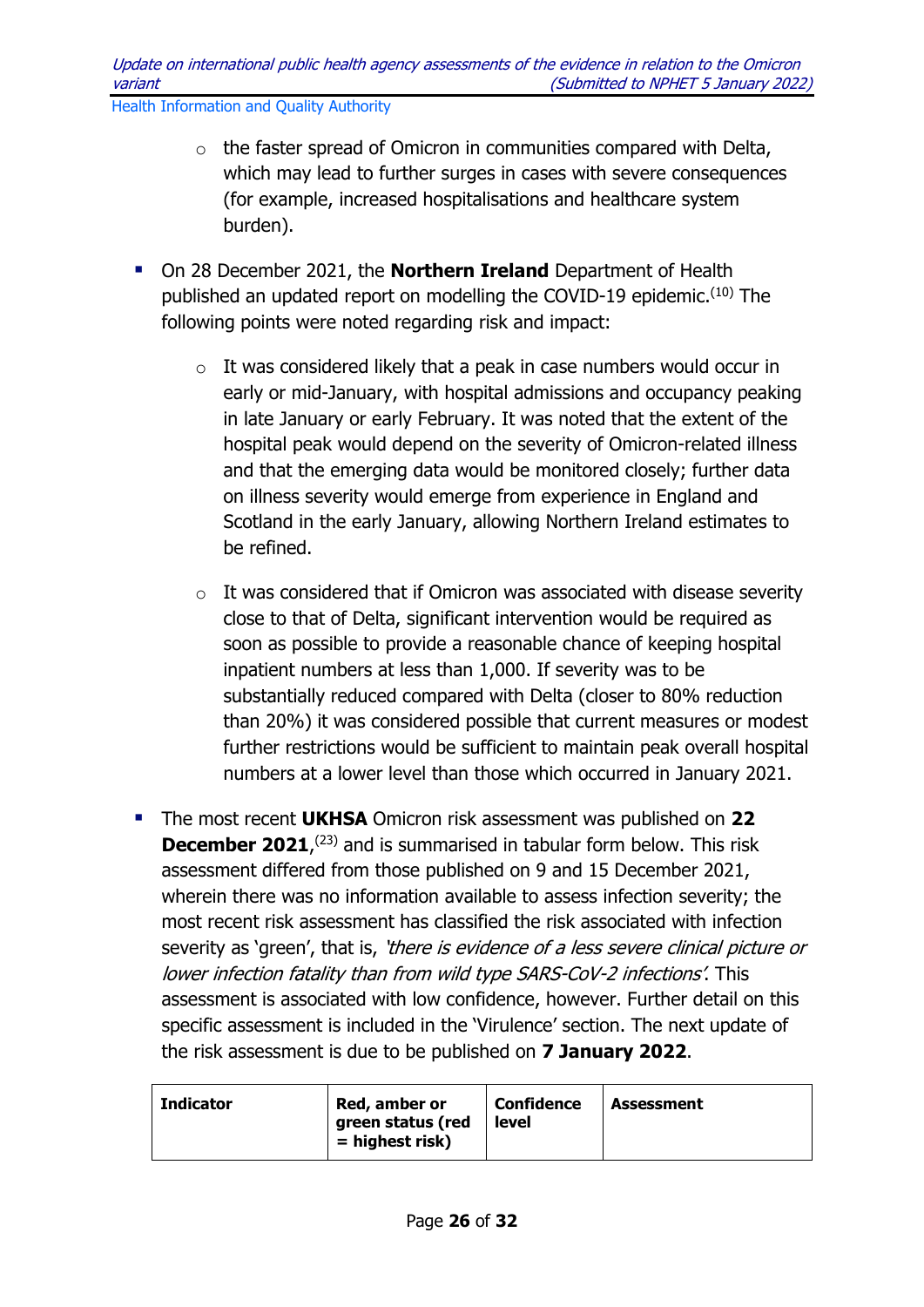| Growth advantage                                                  | Red   | High | Omicron is displaying a<br>growth advantage over<br>Delta                                                                       |
|-------------------------------------------------------------------|-------|------|---------------------------------------------------------------------------------------------------------------------------------|
| Transmissibility                                                  | Amber | Low  | Omicron is at least as<br>transmissible as Delta                                                                                |
| Immune evasion (from<br>natural and vaccine-<br>derived immunity) | Red   | High | Omicron displays a<br>reduction in immune<br>protection against infection<br>(though NO data regarding<br>severe disease)       |
| Infection severity                                                | Green | Low  | There has been a reduction<br>in the relative risk of<br>hospitalisation but NO data<br>on severity in hospital, or<br>on death |

- The UK Scientific Advisory Group for Emergencies (**SAGE**) met on 23 December 2021. (26)
	- o Several documents were made available for the meeting, including:
		- 22 December 2021 [SPI-M-O Consensus Statement on COVID-19](https://www.gov.uk/government/publications/spi-m-o-consensus-statement-on-covid-19-22-december-2021)
		- 22 December 2021 report from Imperial College London on the [hospitalisation risk for Omicron cases in England.](https://www.gov.uk/government/publications/imperial-college-london-report-50-hospitalisation-risk-for-omicron-cases-in-england-22-december-2021)
		- **University of Edinburgh, Public Health Scotland and EAVE II** [study report on SARS-CoV-2 vaccine protection in Scotland](https://www.gov.uk/government/publications/university-of-edinburgh-phs-and-eave-ii-sars-cov-2-vaccine-protection-in-scotland-omicron-22-december-2021)  [against Omicron.](https://www.gov.uk/government/publications/university-of-edinburgh-phs-and-eave-ii-sars-cov-2-vaccine-protection-in-scotland-omicron-22-december-2021)
		- <sup>20</sup> December 2021 [University of Manchester paper on non](https://www.gov.uk/government/publications/university-of-manchester-age-based-npis-simple-model-insight-19-december-2021)[pharmaceutical interventions.](https://www.gov.uk/government/publications/university-of-manchester-age-based-npis-simple-model-insight-19-december-2021)
		- [22 December 2021 LSHTM paper on Omicron epidemiological](hhttps://www.gov.uk/government/publications/lshtm-omicron-scenarios-28-december-restrictions-22-december-2021)  [scenarios, based on possible restrictions that could be](hhttps://www.gov.uk/government/publications/lshtm-omicron-scenarios-28-december-restrictions-22-december-2021)  [introduced on 28 December 2021.](hhttps://www.gov.uk/government/publications/lshtm-omicron-scenarios-28-december-restrictions-22-december-2021)
		- **22 December 2021 University of Warwick paper on results of** [Omicron scenario modelling.](https://www.gov.uk/government/publications/university-of-warwick-omicron-modelling-22-december-2021)
	- $\circ$  The following points were noted in the situation update:
		- The number of people in hospital with Omicron infection was continuing to increase at this time, with a doubling time of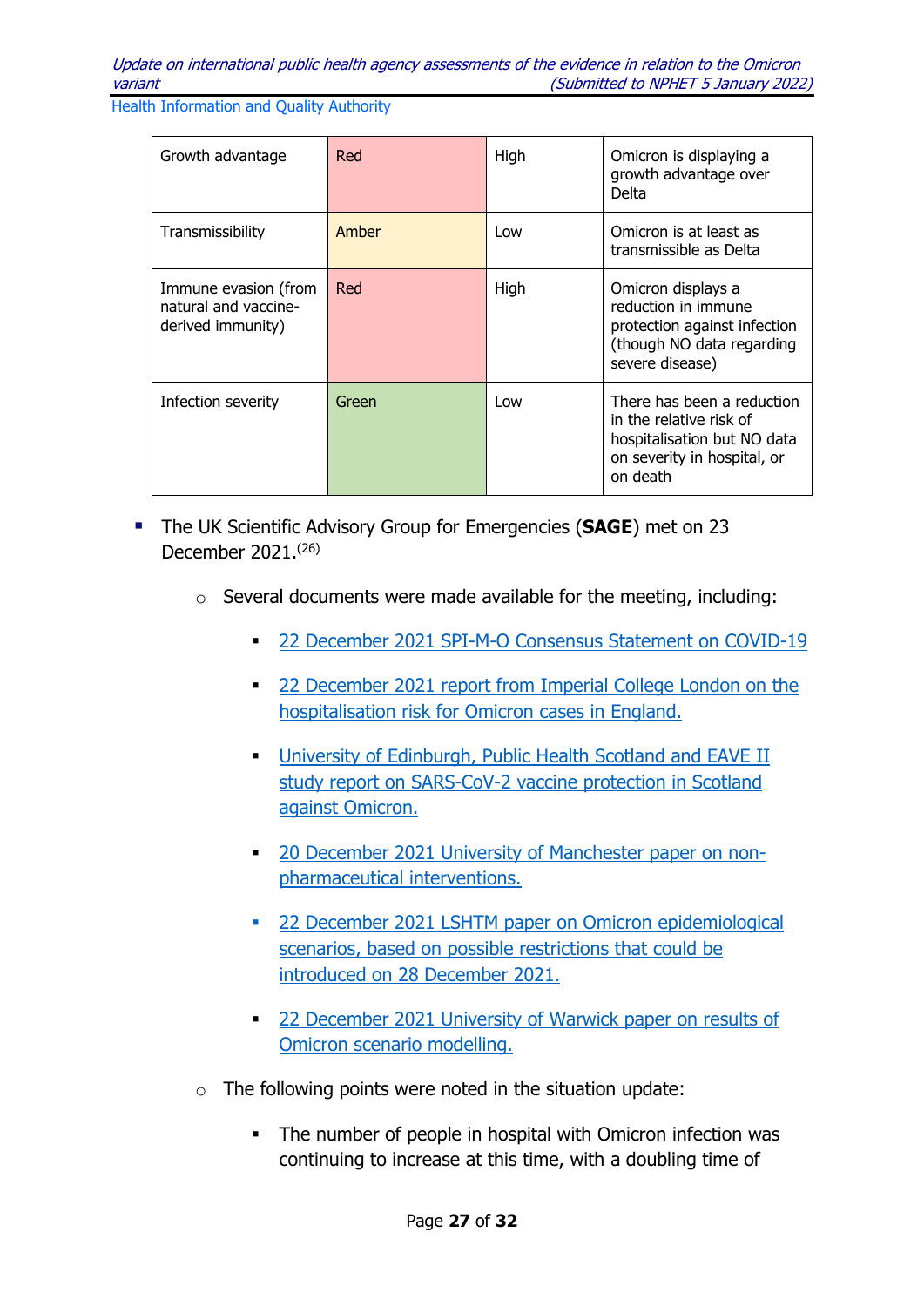around 4 to 5 days. Some of this increase was due to nosocomial transmission, including in mental health hospitals. Infections had been concentrated in younger age groups to date but hospitalisation rates were expected to increase as older age groups are infected. It was noted that, as infections move into older age groups, a large wave of hospital admissions could be expected.

- Altered testing and hospital admission patterns during the festive period would make it difficult to interpret any apparent trends in the days following 23 December. As such, it was considered that the UK ONS infection survey would remain the best source of unbiased data in the following weeks.
- There remained several sources of uncertainty about the scale of the anticipated wave of hospitalisations, aside from uncertainty about severity. These included the impact of behavioural changes (for example mixing patterns and use of testing), especially over the festive period, the waning of immunity, and the generation time of Omicron. There was considerable uncertainty as to how mixing patterns might change during and after the festive period. Continued availability of lateral flow tests would be important to enable people to reduce risk of transmission.
- The timing of the wave of hospitalisations would depend primarily on the timing of the wave of infections in older age groups and it was not considered possible to predict when this would be, particularly given changes to mixing patterns over the festive period. However, such a wave was to be expected soon after the 23 December, given that infections were increasing rapidly in all age groups and regions, and earlier in London.
- It was stated that interventions to reduce transmission would make a significant difference to the size of the overall peak in hospitalisations if they were started well before the wave of infections in older people was underway. Interventions after this point would be too late to make a significant difference to the number of infections, hospitalisations, or deaths. Also, measures would be most effective in local areas where the number of infections in older age groups has not yet begun to increase significantly.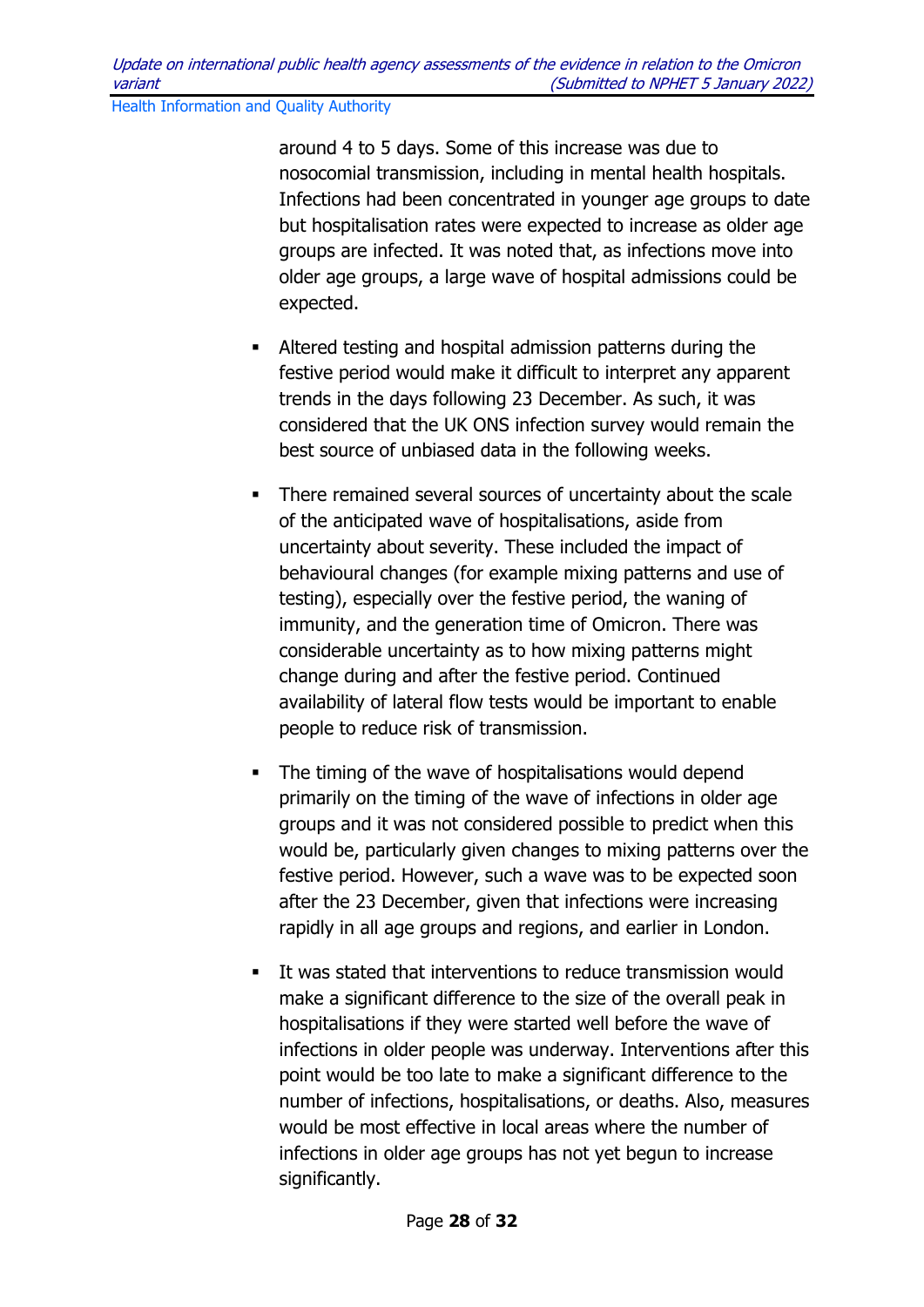## <span id="page-28-0"></span>**References**

1. European Centre for Disease Prevention and Control. Weekly epidemiological update: Omicron variant of concern (VOC) – week 50 (data as of 19 December 2021) 2021 [updated 20 December 2021. Available from:

[https://www.ecdc.europa.eu/en/news-events/weekly-epidemiological-update](https://www.ecdc.europa.eu/en/news-events/weekly-epidemiological-update-omicron-variant-concern-voc-week-50-data-19-december-2021)[omicron-variant-concern-voc-week-50-data-19-december-2021.](https://www.ecdc.europa.eu/en/news-events/weekly-epidemiological-update-omicron-variant-concern-voc-week-50-data-19-december-2021)

2. Norwegian Institute of Public H. Risk of the COVID-19 epidemic and of the omicron variant in Norway 2021 [updated 22 Dec 2021. Available from: [https://www.fhi.no/en/news/2021/omicron-variant---updated-risk-assessment/.](https://www.fhi.no/en/news/2021/omicron-variant---updated-risk-assessment/)

3. Norwegian Institute of Public Health. Statistics on reported cases of the omicron virus variant 2022 [updated 4 Jan 2022. Available from: [https://www.fhi.no/sv/smittsomme-sykdommer/corona/meldte-tilfeller-av-ny-](https://www.fhi.no/sv/smittsomme-sykdommer/corona/meldte-tilfeller-av-ny-virusvariant/)

[virusvariant/.](https://www.fhi.no/sv/smittsomme-sykdommer/corona/meldte-tilfeller-av-ny-virusvariant/)

4. World Health O. Enhancing Readiness for Omicron (B.1.1.529): Technical Brief and Priority Actions for Member States 2021 [updated 23 Dec 2021. Available from: [https://www.who.int/publications/m/item/enhancing-readiness-for-omicron-](https://www.who.int/publications/m/item/enhancing-readiness-for-omicron-(b.1.1.529)-technical-brief-and-priority-actions-for-member-states) [\(b.1.1.529\)-technical-brief-and-priority-actions-for-member-states.](https://www.who.int/publications/m/item/enhancing-readiness-for-omicron-(b.1.1.529)-technical-brief-and-priority-actions-for-member-states)

5. Lyngse FP, Mortensen LH, Denwood MJ, Christiansen LE, Møller CH, Skov RL, et al. SARS-CoV-2 Omicron VOC Transmission in Danish Households. medRxiv. 2021:2021.12.27.21268278[.http://medrxiv.org/content/early/2021/12/27/2021.12.2](http://medrxiv.org/content/early/2021/12/27/2021.12.27.21268278.abstract) [7.21268278.abstract](http://medrxiv.org/content/early/2021/12/27/2021.12.27.21268278.abstract)

6. UK Health Security Agency. Epidemiology Modelling Review Group: consensus statement on COVID-19 [updated 15 December 2021. Available from:

[https://assets.publishing.service.gov.uk/government/uploads/system/uploads/attach](https://assets.publishing.service.gov.uk/government/uploads/system/uploads/attachment_data/file/1044263/EMRG_Consensus_Statement_2021.12.15.pdf) [ment\\_data/file/1044263/EMRG\\_Consensus\\_Statement\\_2021.12.15.pdf.](https://assets.publishing.service.gov.uk/government/uploads/system/uploads/attachment_data/file/1044263/EMRG_Consensus_Statement_2021.12.15.pdf)

7. UK Scientific Advisory Group for Emergencies. SPI-M-O: Consensus statement on COVID-19, 15 December 2021 2021 [updated 18 December 2021. Available from: [https://www.gov.uk/government/publications/spi-m-o-consensus-statement-on](https://www.gov.uk/government/publications/spi-m-o-consensus-statement-on-covid-19-15-december-2021/spi-m-o-consensus-statement-on-covid-19-15-december-2021)[covid-19-15-december-2021/spi-m-o-consensus-statement-on-covid-19-15](https://www.gov.uk/government/publications/spi-m-o-consensus-statement-on-covid-19-15-december-2021/spi-m-o-consensus-statement-on-covid-19-15-december-2021) [december-2021.](https://www.gov.uk/government/publications/spi-m-o-consensus-statement-on-covid-19-15-december-2021/spi-m-o-consensus-statement-on-covid-19-15-december-2021)

8. Scientific Pandemic Influenza Group on Modelling Operational sub-group SPI-M-O. SPI-M-O Consensus statement on COVID-19 2021 [updated 22 December 2021. Available from:

[https://assets.publishing.service.gov.uk/government/uploads/system/uploads/attach](https://assets.publishing.service.gov.uk/government/uploads/system/uploads/attachment_data/file/1043851/S1460_-_SPI-M-O_consensus_statement_to_SAGE.pdf) ment\_data/file/1043851/S1460 - SPI-M-O\_consensus\_statement\_to\_SAGE.pdf.

9. UK Government. Guidance: The R value and growth rate 2021 [Available from: [https://www.gov.uk/guidance/the-r-value-and-growth-rate.](https://www.gov.uk/guidance/the-r-value-and-growth-rate)

10. Northern Ireland Department of Health. Modelling the COVID-19 epidemic; the Reproduction Number and other indicators 2021 [updated 28 December 2021. Available from: [https://www.health-](https://www.health-ni.gov.uk/sites/default/files/publications/health/r-number-281221.pdf)

[ni.gov.uk/sites/default/files/publications/health/r-number-281221.pdf.](https://www.health-ni.gov.uk/sites/default/files/publications/health/r-number-281221.pdf)

11. UK Health Security Agency. Omicron daily overview: 31 December 2021 [updated 31 December 2021. Available from:

[https://www.gov.uk/government/publications/covid-19-omicron-daily-overview.](https://www.gov.uk/government/publications/covid-19-omicron-daily-overview)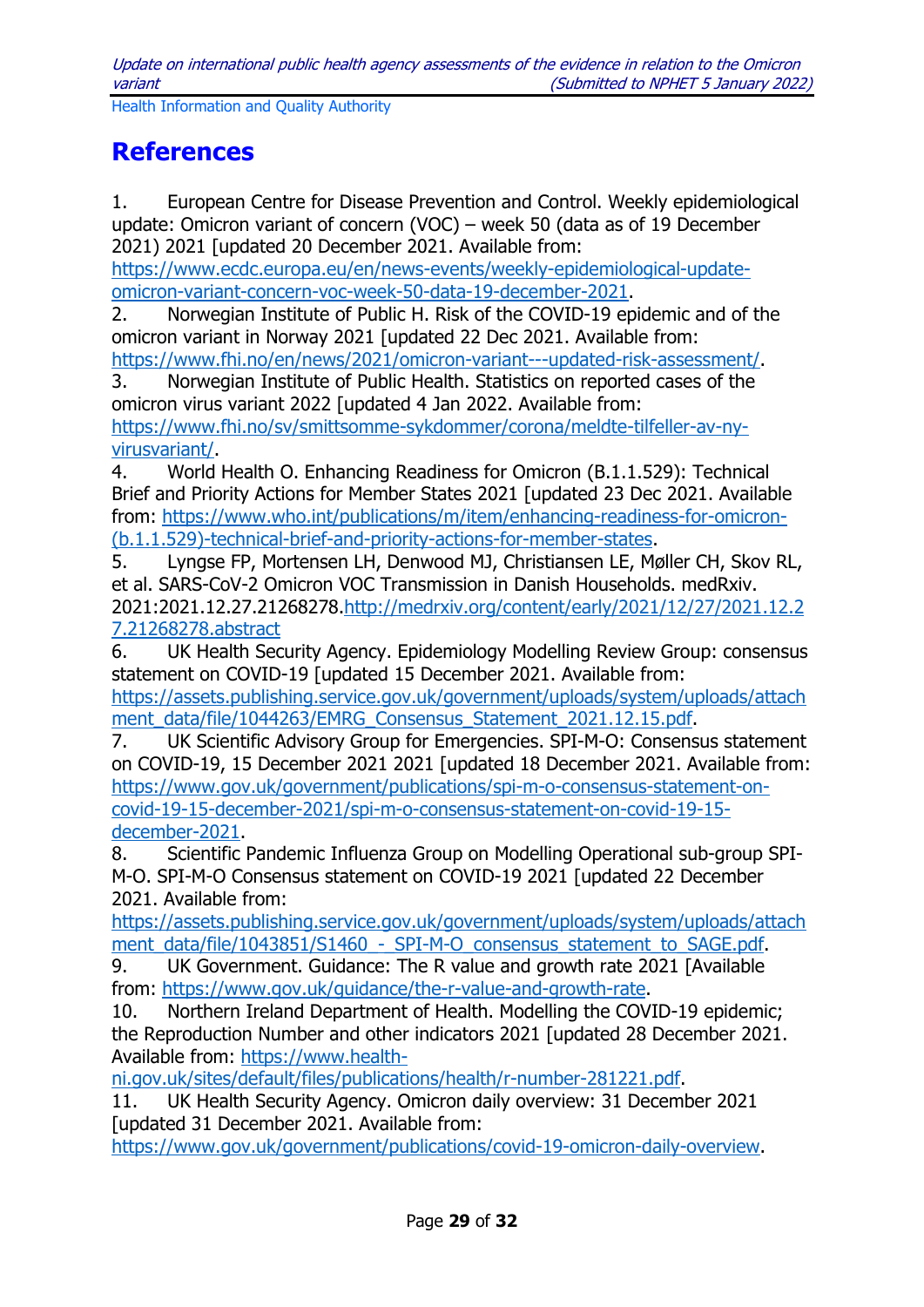Update on international public health agency assessments of the evidence in relation to the Omicron variant (Submitted to NPHET 5 January 2022)

Health Information and Quality Authority

12. UK Government. UK Coronavirus Dashboard [updated 3 January 2022. Available from: [https://coronavirus.data.gov.uk/.](https://coronavirus.data.gov.uk/)

13. UK Health Security Agency. SARS-CoV-2 variants of concern and variants under investigation in England. Technical briefing: Update on hospitalisation and vaccine effectiveness for Omicron VOC-21NOV-01 (B.1.1.529) 2021 [updated 31 December 2021. Available from:

[https://assets.publishing.service.gov.uk/government/uploads/system/uploads/attach](https://assets.publishing.service.gov.uk/government/uploads/system/uploads/attachment_data/file/1044481/Technical-Briefing-31-Dec-2021-Omicron_severity_update.pdf) [ment\\_data/file/1044481/Technical-Briefing-31-Dec-2021-](https://assets.publishing.service.gov.uk/government/uploads/system/uploads/attachment_data/file/1044481/Technical-Briefing-31-Dec-2021-Omicron_severity_update.pdf)

Omicron severity update.pdf.

14. Statens Serum I. Covid-19 Rapport om omikronvarianten 2022 [updated 3 Jan 2022. Available from: [https://files.ssi.dk/covid19/omikron/statusrapport/rapport](https://files.ssi.dk/covid19/omikron/statusrapport/rapport-omikronvarianten-03012022-9gj3)[omikronvarianten-03012022-9gj3.](https://files.ssi.dk/covid19/omikron/statusrapport/rapport-omikronvarianten-03012022-9gj3)

15. Wolter N, Jassat W, Walaza S, Welch R, Moultrie H, Groome M, et al. Early assessment of the clinical severity of the SARS-CoV-2 Omicron variant in South Africa. medRxiv.

2021:2021.12.21.21268116[.http://medrxiv.org/content/early/2021/12/21/2021.12.2](http://medrxiv.org/content/early/2021/12/21/2021.12.21.21268116.abstract) [1.21268116.abstract](http://medrxiv.org/content/early/2021/12/21/2021.12.21.21268116.abstract)

16. Farge E, Roy M. WHO sees more evidence that Omicron causes milder symptoms: Reuters: 2021 [updated 4 January 2022. Available from:

[https://www.reuters.com/business/healthcare-pharmaceuticals/who-sees-more](https://www.reuters.com/business/healthcare-pharmaceuticals/who-sees-more-evidence-that-omicron-affects-upper-respiratory-tract-2022-01-04/)[evidence-that-omicron-affects-upper-respiratory-tract-2022-01-04/.](https://www.reuters.com/business/healthcare-pharmaceuticals/who-sees-more-evidence-that-omicron-affects-upper-respiratory-tract-2022-01-04/)

17. The University of Hong K. HKUMed finds Omicron SARS-CoV-2 can infect faster and better than Delta in human bronchus but with less severe infection in lung 2021 [updated 15 Dec 2021. Available from:

[https://www.med.hku.hk/en/news/press/20211215-omicron-sars-cov-2-infection.](https://www.med.hku.hk/en/news/press/20211215-omicron-sars-cov-2-infection)

18. Meng B, Ferreira IATM, Abdullahi A, Saito A, Kimura I, Yamasoba D, et al. SARS-CoV-2 Omicron spike mediated immune escape, infectivity and cell-cell fusion. bioRxiv.

2021:2021.12.17.473248[.https://www.biorxiv.org/content/biorxiv/early/2021/12/22/](https://www.biorxiv.org/content/biorxiv/early/2021/12/22/2021.12.17.473248.full.pdf) [2021.12.17.473248.full.pdf](https://www.biorxiv.org/content/biorxiv/early/2021/12/22/2021.12.17.473248.full.pdf)

19. Abdelnabi R, Foo CS, Zhang X, Lemmens V, Maes P, Slechten B, et al. The omicron (B.1.1.529) SARS-CoV-2 variant of concern does not readily infect Syrian hamsters. bioRxiv.

2021:2021.12.24.474086[.https://www.biorxiv.org/content/biorxiv/early/2021/12/26/](https://www.biorxiv.org/content/biorxiv/early/2021/12/26/2021.12.24.474086.full.pdf) [2021.12.24.474086.full.pdf](https://www.biorxiv.org/content/biorxiv/early/2021/12/26/2021.12.24.474086.full.pdf)

20. Diamond M, Halfmann P, Maemura T, Iwatsuki-Horimoto K, Iida S, Kiso M, et al. The SARS-CoV-2 B. 1.1. 529 Omicron virus causes attenuated infection and disease in mice and hamsters. Researchsquare [preprint]. 2021

21. Bentley EG, Kirby A, Sharma P, Kipar A, Mega DF, Bramwell C, et al. SARS-CoV-2 Omicron-B.1.1.529 Variant leads to less severe disease than Pango B and Delta variants strains in a mouse model of severe COVID-19. bioRxiv.

2021:2021.12.26.474085[.https://www.biorxiv.org/content/biorxiv/early/2021/12/30/](https://www.biorxiv.org/content/biorxiv/early/2021/12/30/2021.12.26.474085.full.pdf) [2021.12.26.474085.full.pdf](https://www.biorxiv.org/content/biorxiv/early/2021/12/30/2021.12.26.474085.full.pdf)

22. McMahan K, Giffin V, Tostanoski L, Chung B, Siamatu M, Suthar M, et al. Reduced Pathogenicity of the SARS-CoV-2 Omicron Variant in Hamsters. bioRxiv. 2022:2022.01.02.474743[.https://www.biorxiv.org/content/biorxiv/early/2022/01/03/](https://www.biorxiv.org/content/biorxiv/early/2022/01/03/2022.01.02.474743.full.pdf) [2022.01.02.474743.full.pdf](https://www.biorxiv.org/content/biorxiv/early/2022/01/03/2022.01.02.474743.full.pdf)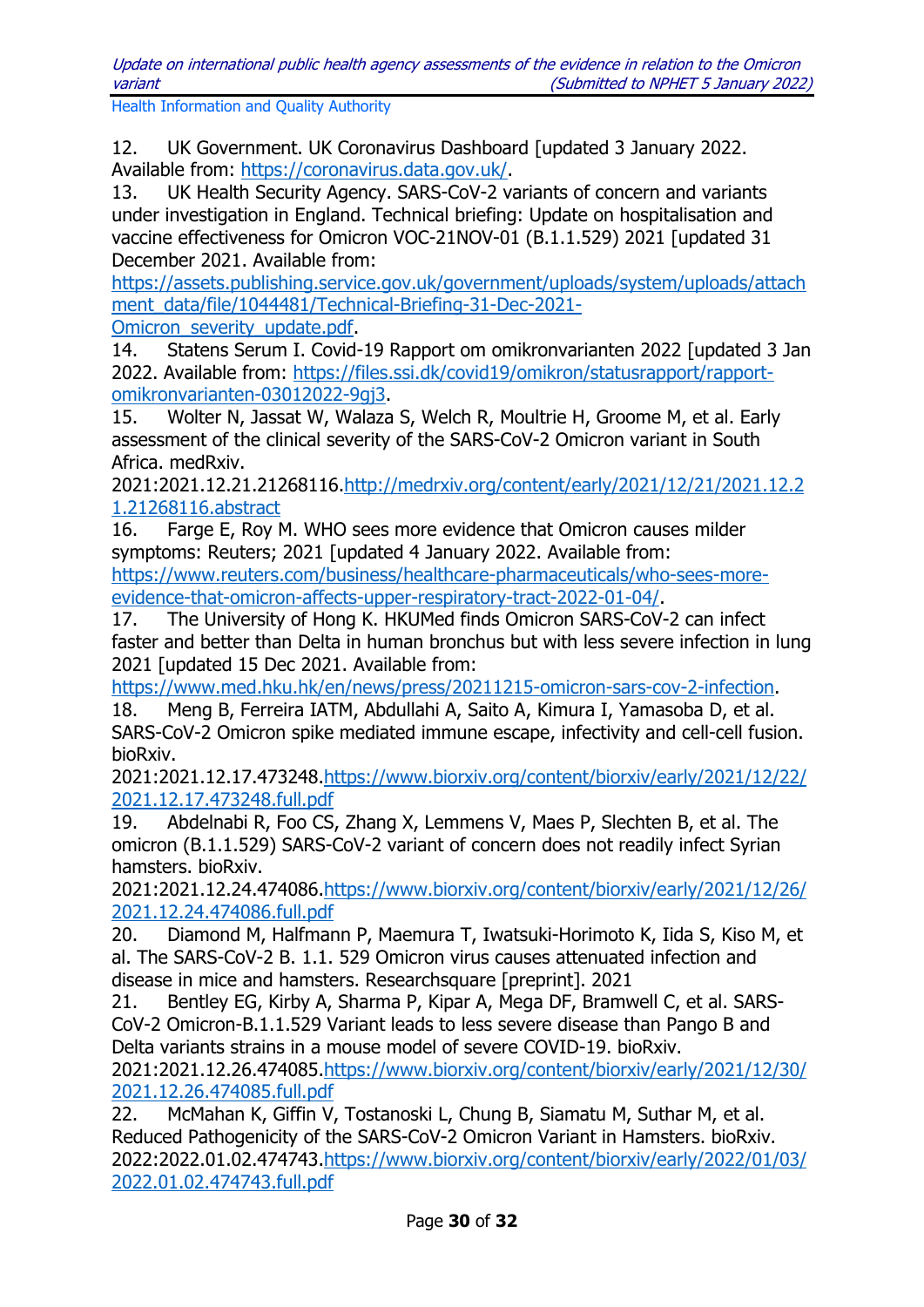Update on international public health agency assessments of the evidence in relation to the Omicron variant (Submitted to NPHET 5 January 2022)

Health Information and Quality Authority

23. UK Health Security Agency. Risk assessment for SARS-CoV-2 variant: Omicron VOC-21NOV-01 (B.1.1.529) 2021 [updated 22 December 2021. Available from: [https://assets.publishing.service.gov.uk/government/uploads/system/uploads/attach](https://assets.publishing.service.gov.uk/government/uploads/system/uploads/attachment_data/file/1043840/22-december-2021-risk-assessment-for-SARS-Omicron_VOC-21NOV-01_B.1.1.529.pdf) [ment\\_data/file/1043840/22-december-2021-risk-assessment-for-SARS-](https://assets.publishing.service.gov.uk/government/uploads/system/uploads/attachment_data/file/1043840/22-december-2021-risk-assessment-for-SARS-Omicron_VOC-21NOV-01_B.1.1.529.pdf)

[Omicron\\_VOC-21NOV-01\\_B.1.1.529.pdf.](https://assets.publishing.service.gov.uk/government/uploads/system/uploads/attachment_data/file/1043840/22-december-2021-risk-assessment-for-SARS-Omicron_VOC-21NOV-01_B.1.1.529.pdf)

24. UK Health Security Agency. SARS-CoV-2 variants of concern and variants under investigation in England - Technical briefing 32 [updated 17 December 2021. Available from:

[https://assets.publishing.service.gov.uk/government/uploads/system/uploads/attach](https://assets.publishing.service.gov.uk/government/uploads/system/uploads/attachment_data/file/1042688/RA_Technical_Briefing_32_DRAFT_17_December_2021_2021_12_17.pdf) [ment\\_data/file/1042688/RA\\_Technical\\_Briefing\\_32\\_DRAFT\\_17\\_December\\_2021\\_202](https://assets.publishing.service.gov.uk/government/uploads/system/uploads/attachment_data/file/1042688/RA_Technical_Briefing_32_DRAFT_17_December_2021_2021_12_17.pdf) [1\\_12\\_17.pdf.](https://assets.publishing.service.gov.uk/government/uploads/system/uploads/attachment_data/file/1042688/RA_Technical_Briefing_32_DRAFT_17_December_2021_2021_12_17.pdf)

25. Bekliz M, Adea K, Alvarez C, Essaidi-Laziosi M, Escadafal C, Kaiser L, et al. Analytical sensitivity of seven SARS-CoV-2 antigen-detecting rapid tests for Omicron variant. medRxiv.

2021:2021.12.18.21268018[.http://medrxiv.org/content/early/2021/12/22/2021.12.1](http://medrxiv.org/content/early/2021/12/22/2021.12.18.21268018.abstract) [8.21268018.abstract](http://medrxiv.org/content/early/2021/12/22/2021.12.18.21268018.abstract)

26. UK Scientific Advisory Group for Emergencies. SAGE 101 minutes: Coronavirus (COVID-19) response, 23 December 2021 [updated 24 December 2021. Available from: [https://www.gov.uk/government/publications/sage-101-minutes-coronavirus](https://www.gov.uk/government/publications/sage-101-minutes-coronavirus-covid-19-response-23-december-2021/sage-101-minutes-coronavirus-covid-19-response-23-december-2021)[covid-19-response-23-december-2021/sage-101-minutes-coronavirus-covid-19](https://www.gov.uk/government/publications/sage-101-minutes-coronavirus-covid-19-response-23-december-2021/sage-101-minutes-coronavirus-covid-19-response-23-december-2021) [response-23-december-2021.](https://www.gov.uk/government/publications/sage-101-minutes-coronavirus-covid-19-response-23-december-2021/sage-101-minutes-coronavirus-covid-19-response-23-december-2021)